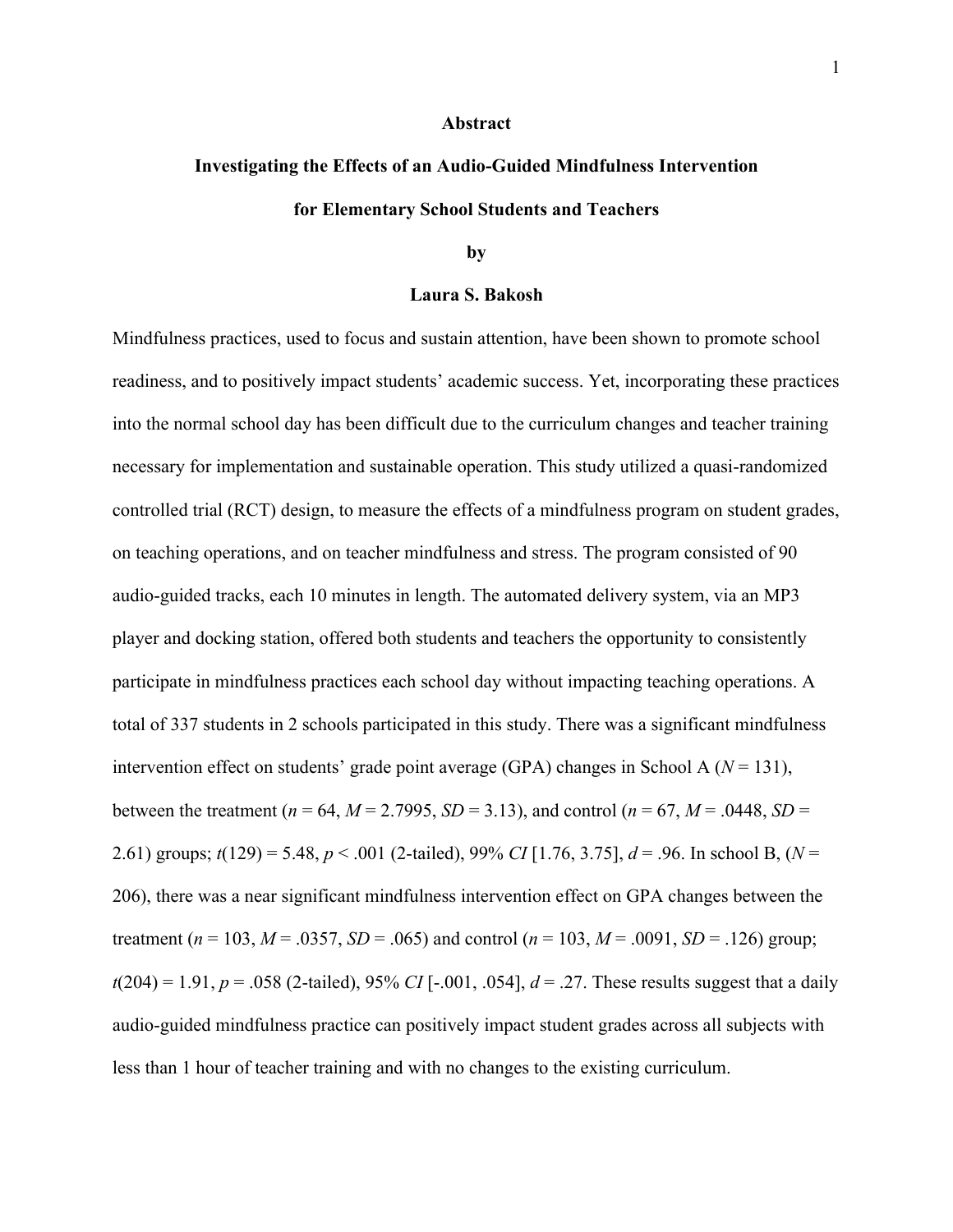#### **Chapter 3: Research Methods**

#### **Research Design and Methodology**

To evaluate if a daily mindfulness practice could enhance elementary students' academic outcomes, without changing the existing curriculum, this quasi-randomized control trial (RCT) was conducted in 28 classrooms in four elementary schools. In an effort to maintain normal classroom operations without disruption, randomization was done at the classroom level, within each school, since those groupings were preexisting. This clustered design mirrored how the program would operate in a typical public school environment.

The study measured grades, feasibility and fidelity of implementation, curriculum impact, as well as teachers' mindfulness and stress. Behavior measures were not included in the current study. In the Pilot-1 study, there was high variability in reporting student behavior from classroom to classroom and from school to school. In the current study, the researcher anticipated that capturing quarterly principal referrals only, defined as when students are sent to the principal's office, and not classroom behavior events, would yield more uniform data. However, the total number of incidents was too small for analysis.

This design was selected for three reasons. First, there is evidence that mindfulness practices have a positive influence on children's mental health, attention and behavior regulation and on their school success, based on research conducted in non-school settings and/or with clinical student populations (Biegel et al., 2009; Semple et al., 2010; Zylowska et al., 2008), yet no published studies have examined the impact of mindfulness on grades within traditional classroom settings. These outcomes are important to administrators, parents, and students, and will likely be required if schools are to adopt this type of program more extensively. A comparison of grades is well suited to a quantitative RCT design.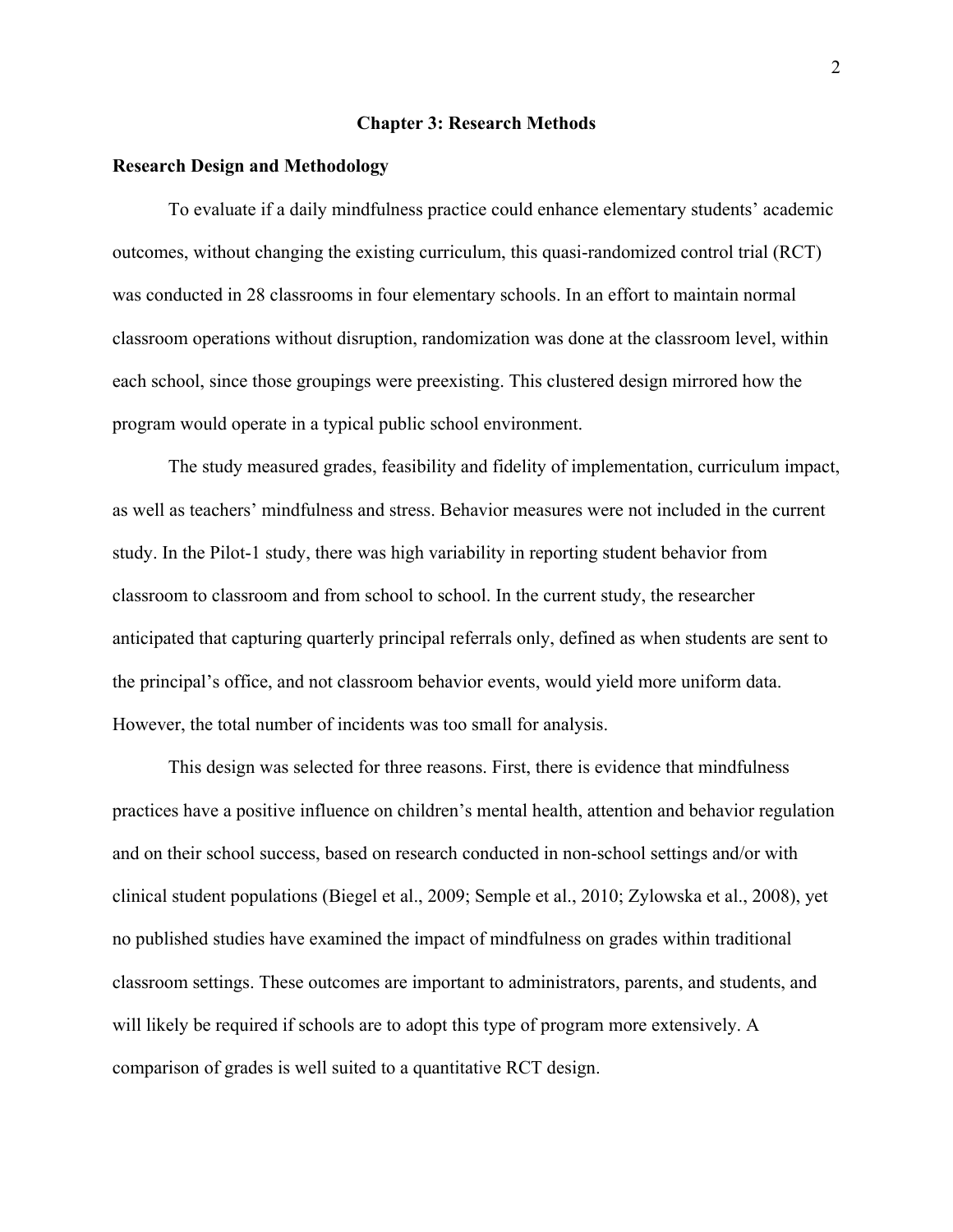Second, this intervention was designed to demonstrate universality in program delivery, in that every classroom can use this format with all students, with existing teaching staff, within existing curriculum parameters, and with very little equipment or room layout changes. Therefore, randomization was done at a classroom level, not at a student level, hence the classification as a clustered design.

 Third, education policy is guided by *evidence-based* interventions, which means that interventions must show a statistically significant effect on key measures. Statistical significance of an intervention can be measured using a pre/post design, a pre/post design with both an intervention and a control condition, or a pre/post design with both intervention and control conditions and where participants in each condition are randomized. Randomization is the critical element that ensures, on average, that other possible causes are equal between the two groups; thus, any significant difference in outcomes between the groups can be attributed to the intervention. RCT's are considered the gold standard in this type of scientific research (Moher, Dulberg, & Wells, 1994; U.S. DOE, 2003). Of the eight studies profiled in Chapter 2, five were RCT's where the randomization was done from a group of volunteers, not from the entire teacher or student population, similar to the current study. In order to shift education policy nationally, regionally, and locally, this study design offers recognized scientific rigor toward achieving those outcomes.

#### **Participants**

 Four socioeconomically diverse public elementary schools in three states (Illinois, New York, and Massachusetts) were targeted to participate in the study. The schools were chosen to be representative of U.S. public elementary schools. As depicted in Table 5, the schools serve an ethnically, socioeconomically, and geographically diverse student population, addressing another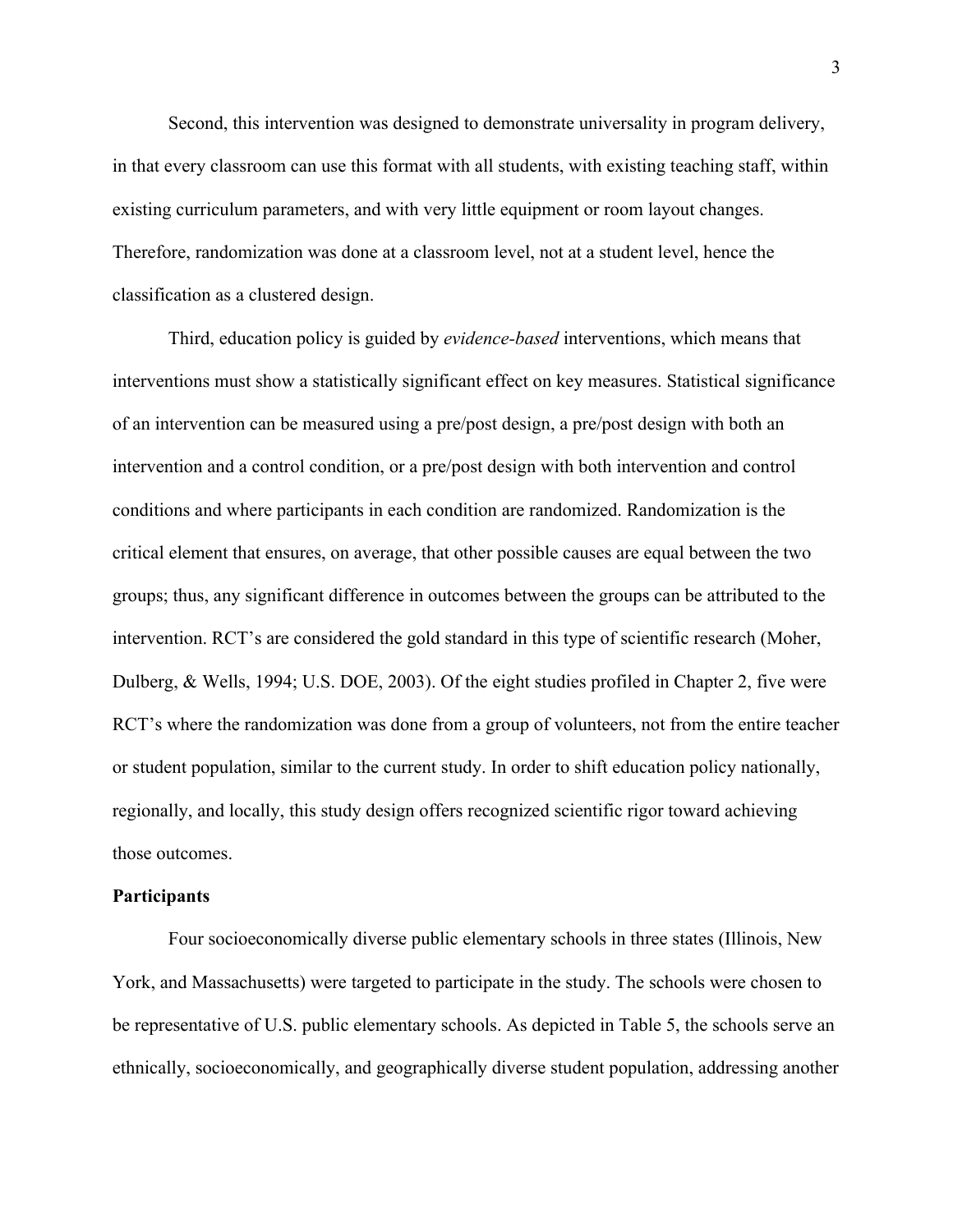deficit in existing literature. According to the Great Schools organization, an aggregator of public school demographic and performance data, the schools also have varied academic performance across key standardized test measures including reading, math, and science. The principal at each school agreed to participate in the study.

#### Table 5

| Project schools | Race and ethnicity |                   |              |                | $SES: \%$ of<br>free/reduced<br>lunch | Academic performance                   |
|-----------------|--------------------|-------------------|--------------|----------------|---------------------------------------|----------------------------------------|
|                 | $\%$ H             | $\% W \quad \% B$ |              | $\%$ O         |                                       |                                        |
| School $A$ (IL) | 74                 | 18                | 2            | 6              | 68                                    | Rating 6 of 10, average<br>performing  |
| School B (NY)   | $\mathbf{1}$       | 97                | $\theta$     | $\overline{2}$ | 14                                    | Rating 8 of 10, high<br>performing     |
| School C (MA)   | $\overline{2}$     | 86                | $\mathbf{1}$ | 11             | 6                                     | Rating 10 of 10, highest<br>performing |
| School D (MA)   | 20                 | 23                | 49           | 8              | 78                                    | Rating 6 of 10 average                 |

*School Demographics-Preliminary*

*Note.*  $H = H$  ispanic.  $W = White$ .  $B = Black$ .  $O = Nature$ . American and Other.

#### **Measurement Techniques**

Student academic outcomes were measured using students' term grades as the dependent variable in relation to a daily mindfulness practice. This academic data were already being collected and tracked by each school as a part of its normal operations. During the study, each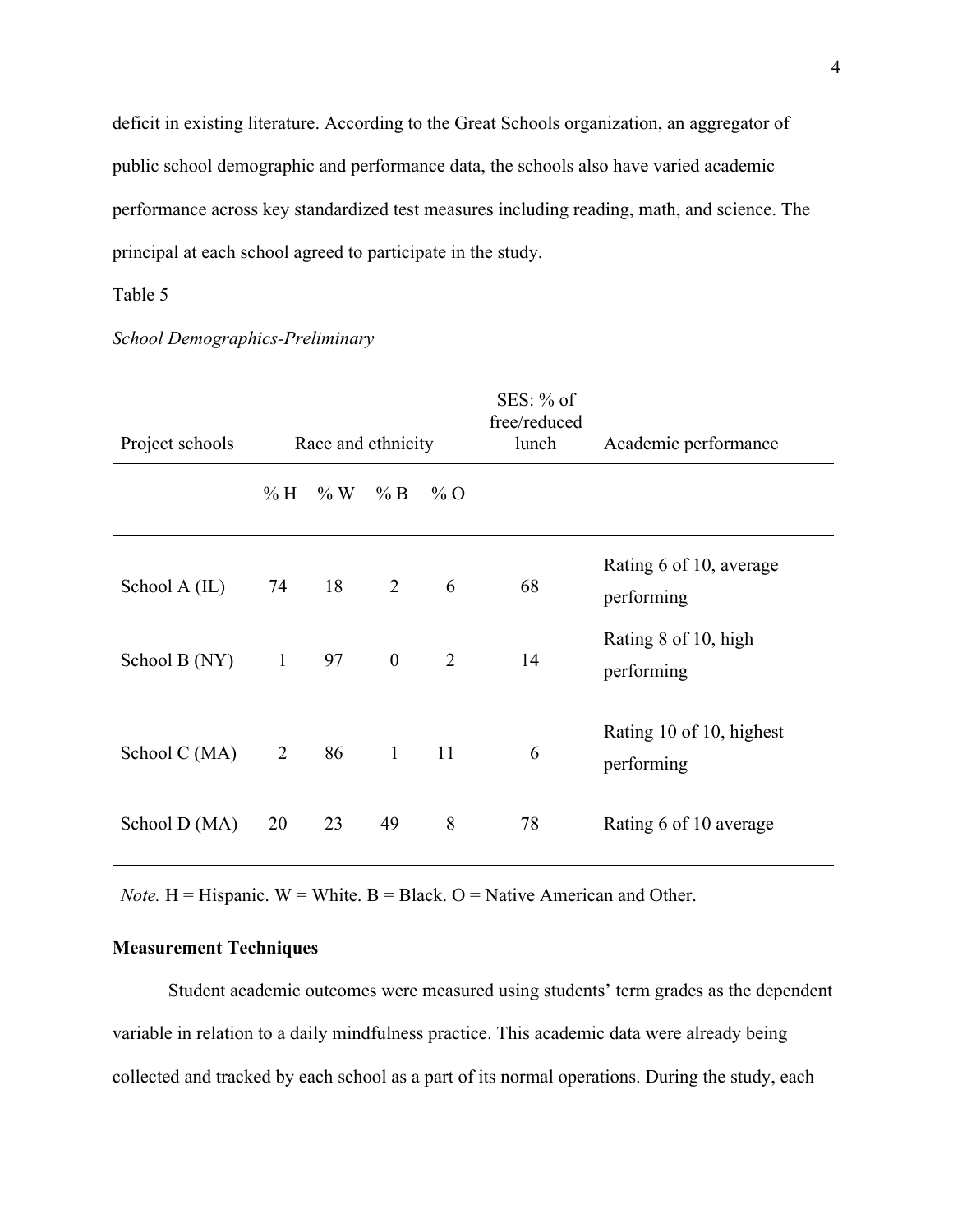classroom teacher or the school administrator completed a grades tracker at the start and the conclusion of the study. The tracker was used to document student grades in each of six subject area, including reading, math, science, written language, spelling, and social studies for School A, and reading, math, science, written language, verbal communication, and social studies for School B. Each student was assigned a numerical identifier to be used throughout the study. No student names were shared with the researcher. Classroom teachers provided general demographic information on each student including gender and any learning related designations. Learning related designations included students who have an Individual Education Plan (IEP). IEP is a federally recognized subcategory of students who have been identified as having cognitive or behavioral learning disabilities or delays, including autism, Attention Deficit/Hyperactivity Disorder (ADHD), and/or other related disorders. These students may or may not be considered special education. Special education is a subset of IEP students who require more intensive support.

Program efficacy data were collected each week. Participating teachers reported if they were able to run the program each day, if they participated, and if they were able to complete the planned curriculum. They also noted if there were any specific issues related to the program, including issues with student participation. This information was used to assess the practical feasibility of running the program every day without changing the planned curriculum, as well as the fidelity of operation from teacher to teacher.

Additionally, each of the classroom teachers filled out two surveys, the MAAS to measure trait mindfulness and the PSS to measure perceived stress. The MAAS demonstrates good reliability with a coefficient alpha of .81 (Brown & Ryan, 2003). Currently, there is a debate within the mindfulness community about existing self-report survey's, including MAAS,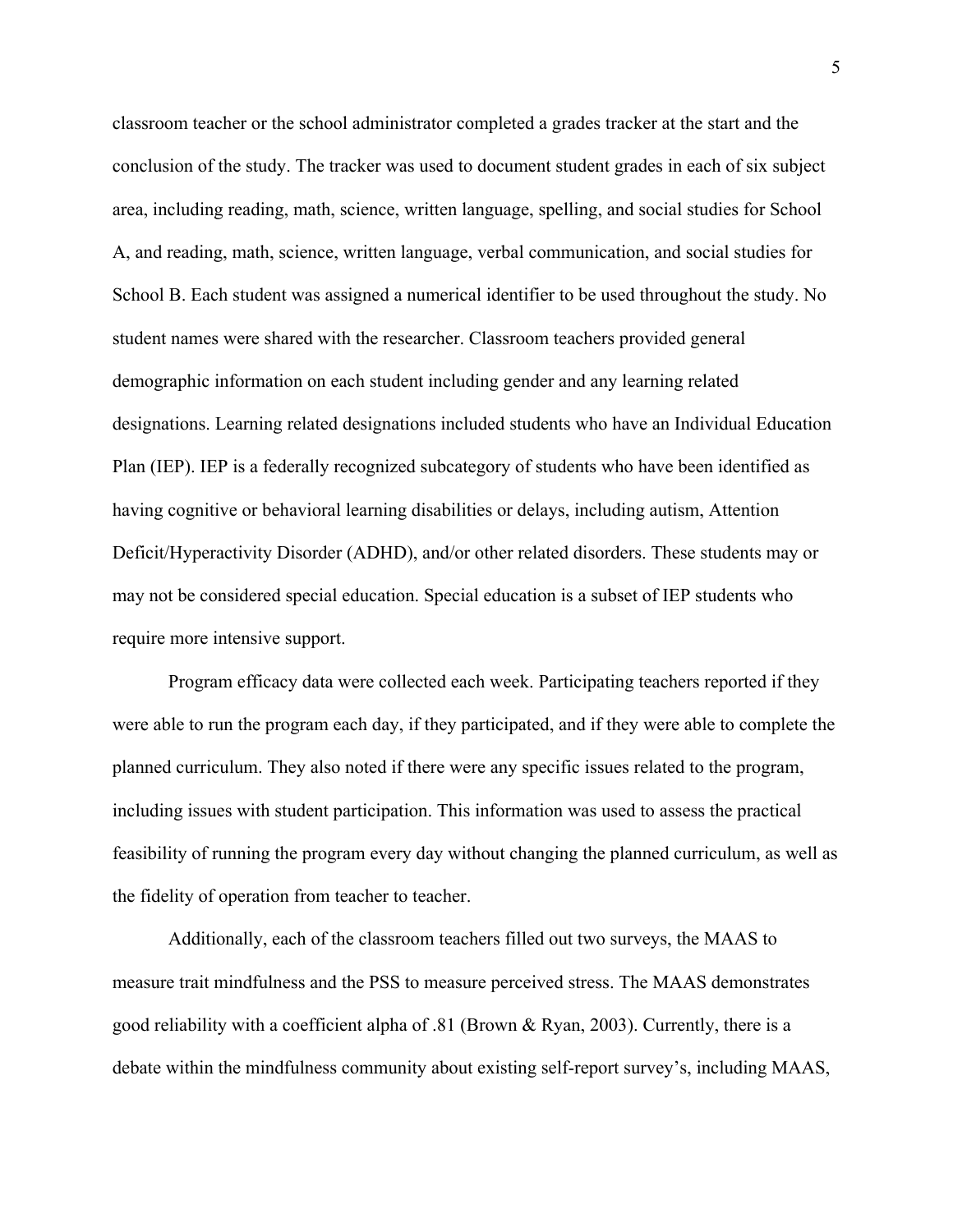that claim to measure the complex traits associated with developing and embodying mindfulness (Grossman, 2011). There is limited convergent validity; in fact, most available self-reports appear to be measuring different aspects of trait mindfulness (Grossman, 2011). However, for this study, the MAAS was chosen to align with the prior Pilot-1 study. The PSS demonstrates acceptable reliability with a coefficient alpha of .78 (S. Cohen & Williamson, 1988).

Teachers completed either a paper or electronic version of the MAAS and the PSS at the beginning of the study and again at the end. While teacher mindfulness and stress were not the primary focus of this research, the pilot study,  $n = 8$ , showed a significant effect of increased mindfulness for participating teachers (Bakosh et al., in review). Teachers also communicated through a qualitative survey that they believed the program helped them to manage the classroom dynamics more effectively. This may provide another avenue to explore in future research.

#### **Data Collection**

Data were collected in all classrooms in three phases—Pre, Continuous, and Post: Pre (prior to the start of the study):

- MAAS and PSS—completed by classroom teachers.
- Prior period grades—reported by classroom teachers or school administration. This includes Gender, IEP, Spec Ed, and ADHD designations.

Continuous (ongoing data collection):

• Program efficacy tracker (weekly)—completed by classroom teachers (treatment only).

Post (at the end of school year):

- Final grades—reported by classroom teachers or school administration.
- MAAS and PSS—completed by classroom teachers.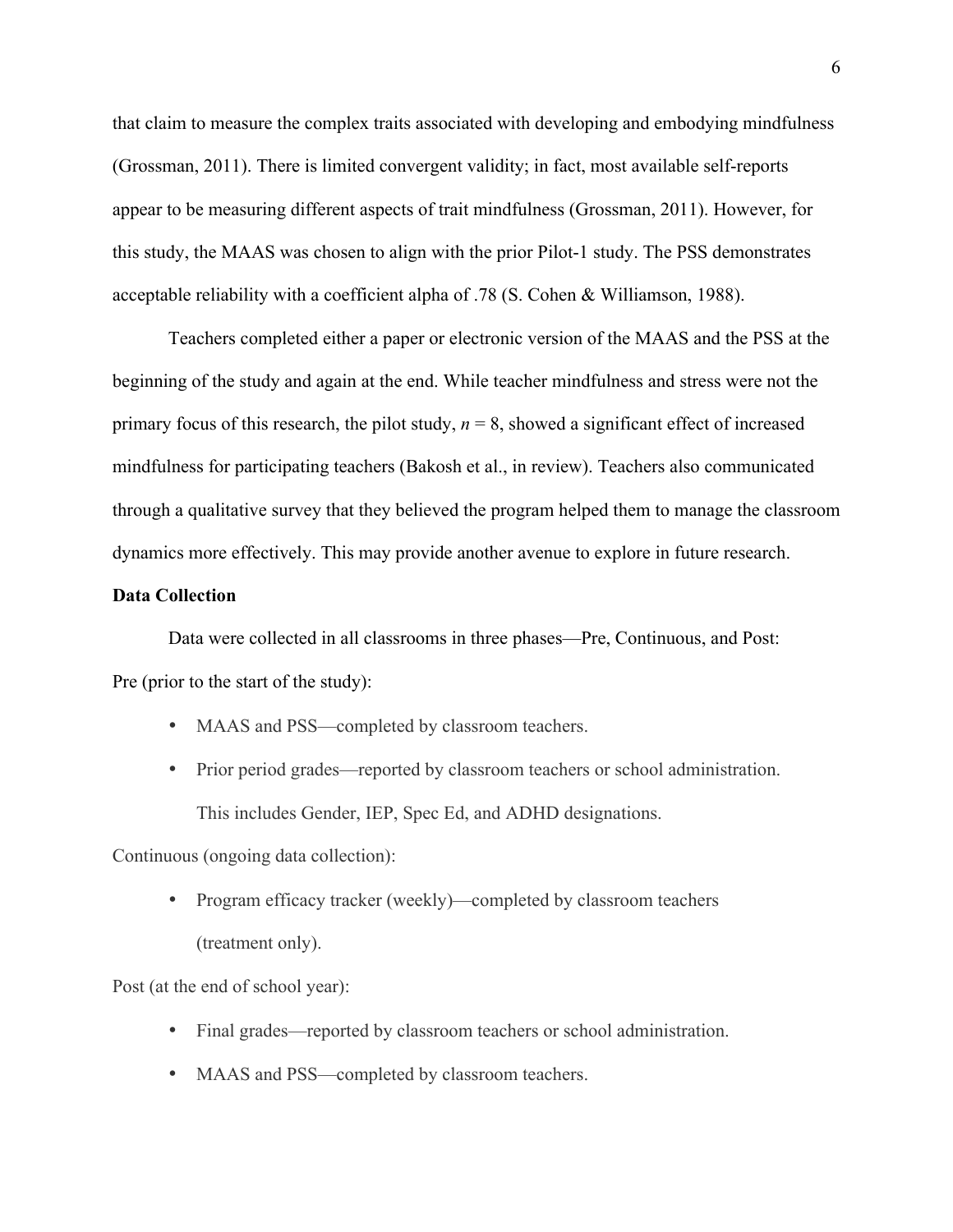• Program Feedback Form—completed by classroom teachers (treatment only).

#### **Procedure**

Each school principal introduced the program to teachers in all elementary grade levels, first through an informational e-mail, then at a staff meeting to solicit volunteers prior to the start of the term. A list of teacher volunteers was provided to the researcher and matched by grade level by school. The randomization was done by grade level, by putting each teacher's name in a container and selecting one at a time, first for treatment, then for wait-list control, and so on until each name was selected. When there was an odd number of volunteers for a grade level, for instance three for second grade, then the same procedure applied for the next grade; however, the procedure was reversed, selecting control first, so that the total group of treatment and wait-list control classes per school was as close to equal as possible. Each school included at least four classrooms, two in each condition. All four schools launched the program in March, 2013.

A 60-minute training session was held within 1 week prior to the planned launch at each of the participating schools, which covered normal program operation and the research protocol. Teachers were notified of their randomization assignments into either the treatment or wait-list control condition at the start of the training. Teachers in the wait-list control condition were told they would have the opportunity to participate in the program at the start of the next term. All teachers participated in the first 30 minutes of training, which included a review of general information related to mindfulness, the informed consent agreement, and the research protocol. Only teachers in the treatment group participated in the last 30 minutes of training, which was a review of the Inner Explorer Program operation, the weekly program tracker, and frequently asked questions.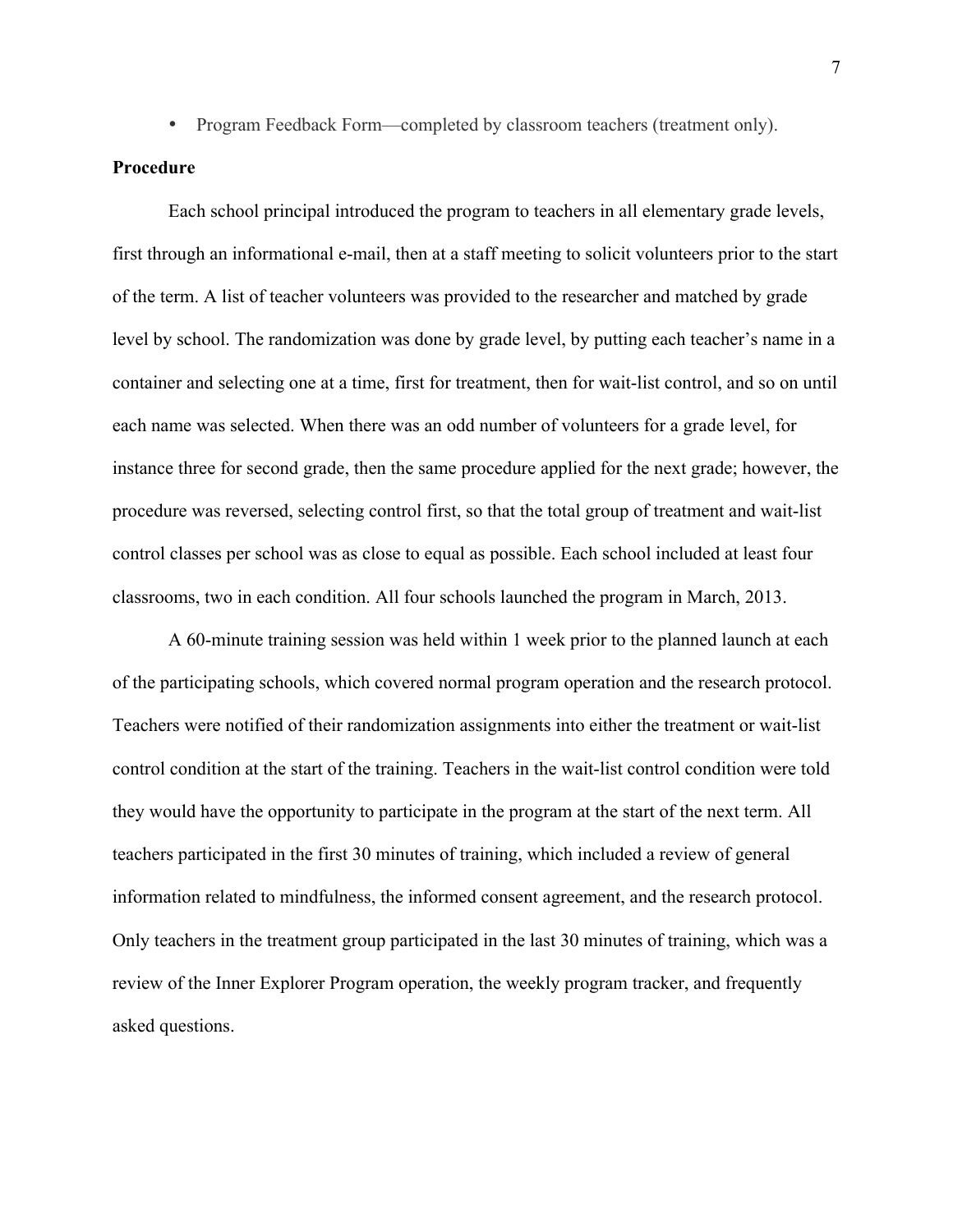The training session began with a sitting mindfulness exercise so that teachers could experientially understand what the program entailed. The researcher then provided an overview of mindfulness research related to cognition, stress, and educational outcomes. Each teacher received two copies of the informed consent agreement (Appendix A), which included the researcher's signature. The informed consent agreement was reviewed as a group and all questions were answered. Teachers were asked to sign the agreement because they were selfreporting on mindfulness and stress measures.

Students and parents did not sign assent or consent agreements in alignment with the American Psychological Association Publication Manual (APA, 2012), Ethical Standards for the Reporting and Publishing of Scientific Information, 8.05 Dispensing With Informed Consent for Research. According to these guidelines, the proposed research is eligible to waive consent for the following reasons: all academic information is already collected in each school as part of the normal operation, student grades were blinded to the researcher, and there was no specific identifiable student information collected for this study (APA, 2012). All teachers signed both copies of the informed consent in the meeting and handed one to the researcher and kept the other copy for their records.

Both treatment and control teachers were given the grades tracker, which mirrored their districts' grading practice. They were asked to complete the grades tracker (Appendix B and C) with student grades from the term that just ended, as the pre condition for the study. They were also given the PSS and MAAS forms. For all forms and trackers, teachers were asked to complete either the electronic version or the paper version within 1 week. Once complete, they could either e-mail it back to the researcher or leave it in the administrator's office in a special folder that was set up for the study.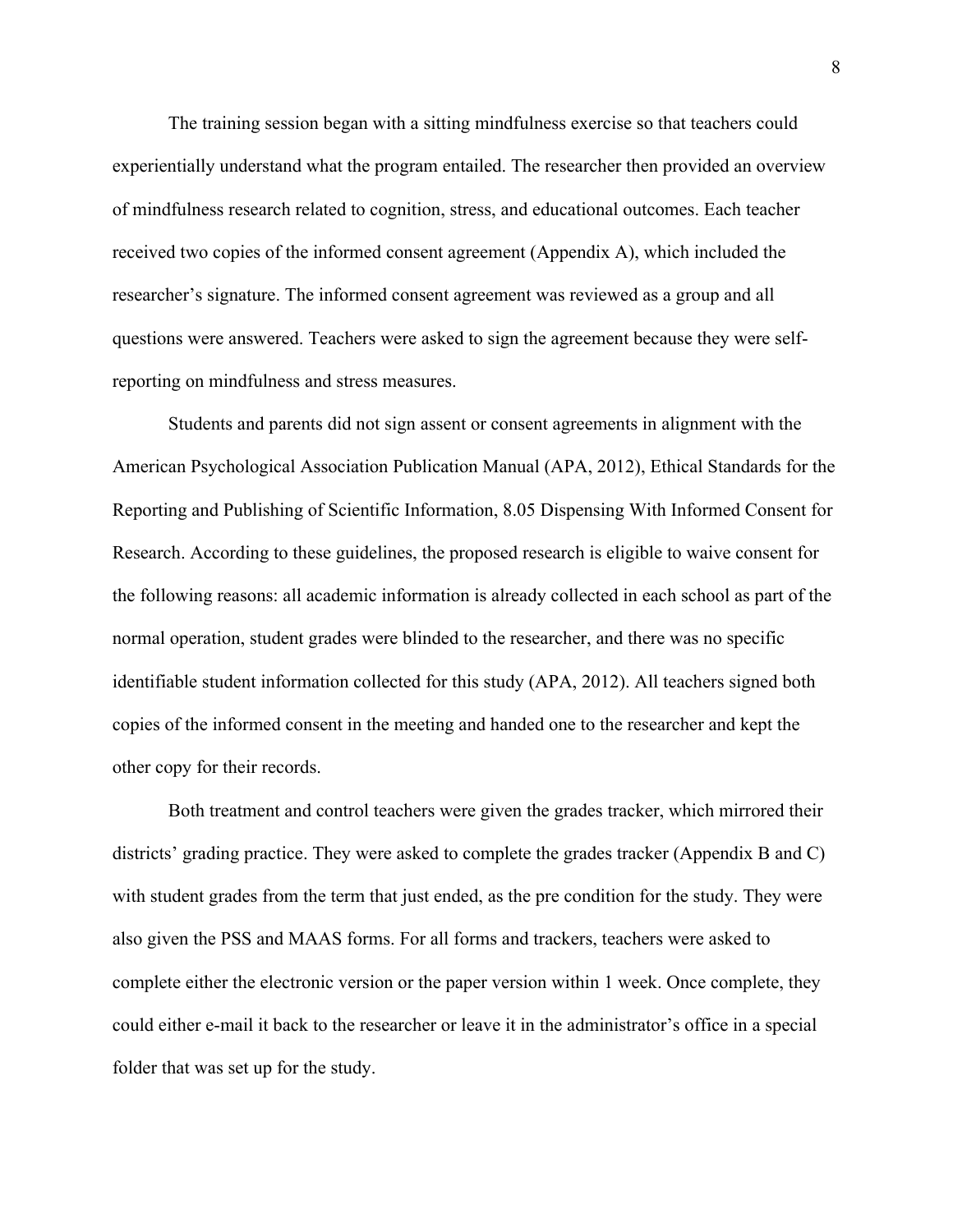When the first portion of the training was completed, which took 30 minutes, the control teachers were excused from the meeting. During the remaining 30 minutes, the researcher provided instructions for the research protocol for the weekly tracker (Appendix D). On the weekly tracker, each treatment teacher documented with a *Yes* or *No* if he or she ran the program each available day that week, if he or she participated in the program with students, if he or she accomplished the planned curriculum and if there were any issues related to the program. Available days included all normal school days and excluded any planned or unplanned days off, for instance a snow day, as well as any day that more than half the day was spent off campus, for instance on a field trip. If Yes was marked on the issues column, teachers were asked to write an explanation in the space provided below the column, describing the issue(s) in detail. Teachers were asked to e-mail the form to the researcher or to leave the paper copy in the administration office in the special research folder.

During the training for the treatment group, the researcher also provided an overview of the Inner Explorer Program, the Teacher's Manual, which includes frequently asked questions, and the general operation of the program equipment. The treatment classrooms each received a classroom kit, which was on loan for the duration of the study. The kits included the preloaded iPod MP3 player with 90 Inner Explorer MBSEL tracks, a docking station with speakers, Teachers' Manual, parent letter student journaling notebooks, as well as a few classroom tools including a rain stick and glitter ball, as well as a teacher gazing stone. The rain stick is used on the recordings to indicate the start and end of the recordings each day. The researcher demonstrated how to use the rain stick to reengage students into a mode of mindfulness, as well as how to use the glitter ball to explain that mindfulness practices allow strong thoughts and emotions to settle, like the glitter, so that clearer choices can be made. Additionally, teachers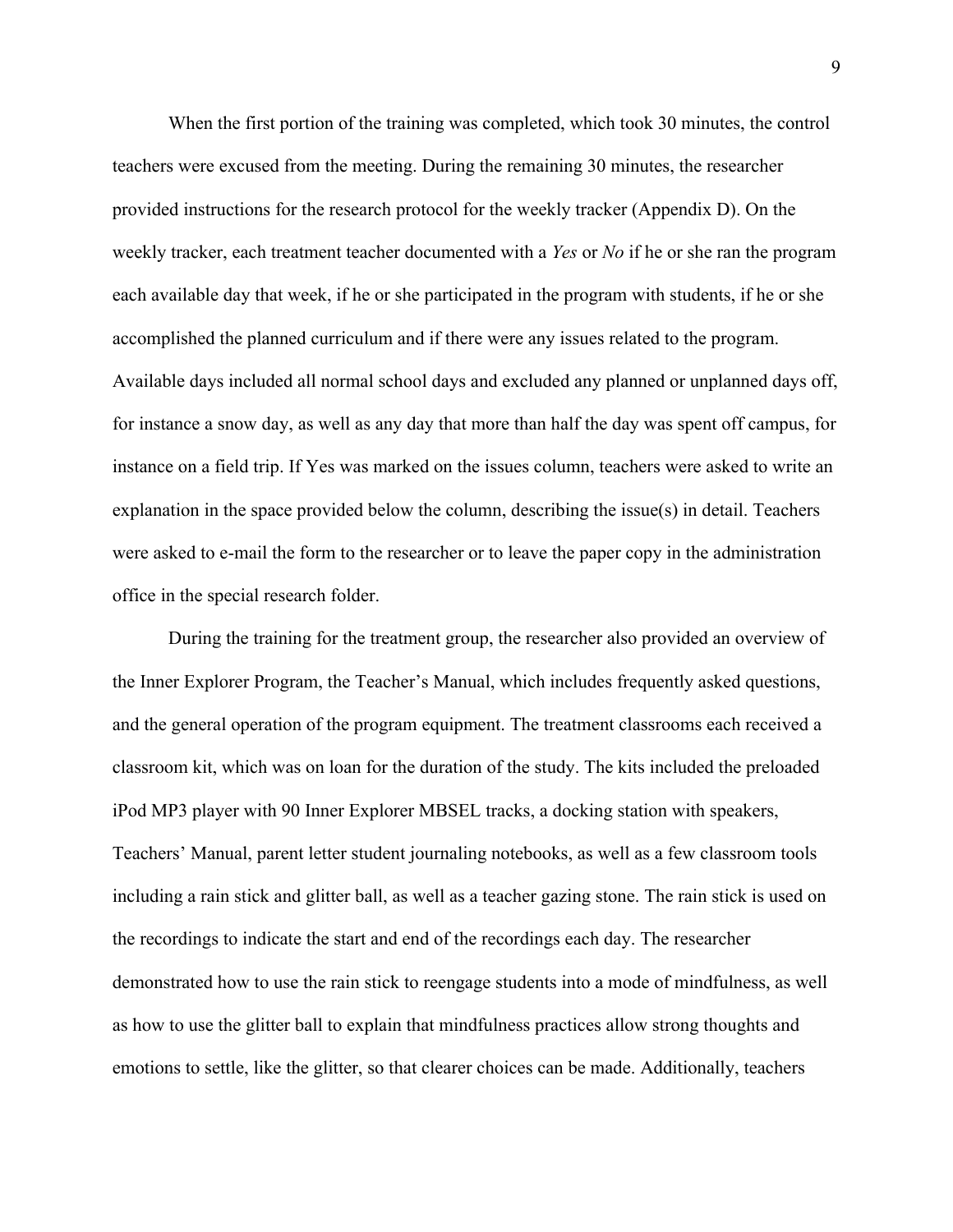were encouraged to use the gazing stone as a focusing point so they could participate in the program even if they were uncomfortable closing their eyes.

The researcher co-developed the Inner Explorer MBSEL Program that was used in this study. The program included 90 MP3 audio-guided tracks. Each track is approximately 10 minutes in length, and includes a journaling integration exercise for the last 2 minutes of the recording. The program was designed as a curriculum-neutral method of delivering mindfulness training to students, so that it can be used each school day in all elementary classrooms during normal transition times, for instance, after lunch or in between two challenging subjects. It was expected that the program could be consistently operationalized into the normal school day, to improve student performance, without changing the existing curriculum.

The treatment classrooms participated in the 10-minute-per-day audio-guided mindfulness program, from the 90-track series. Each day, the classroom teacher selected and played one track, in sequential order, using the preloaded MP3 player and speaker system in the classroom. Teachers were encouraged to pick a normal transition time to run the program, for instance, after lunch or recess or in between two intense subjects. They were encouraged to stay with the selected time throughout the study. It was expected that running the program would not require changes to the existing curriculum. Teachers were encouraged to participate in the program, along with students, by sitting and listening to the recording each day, while either closing their eyes or looking at a gazing stone. Teachers filled out the tracker each day documenting if they ran the program, if they participated, if they were able to complete their planned curriculum, and if there were any issues associated with the program. The control classrooms simply continued with the existing curriculum.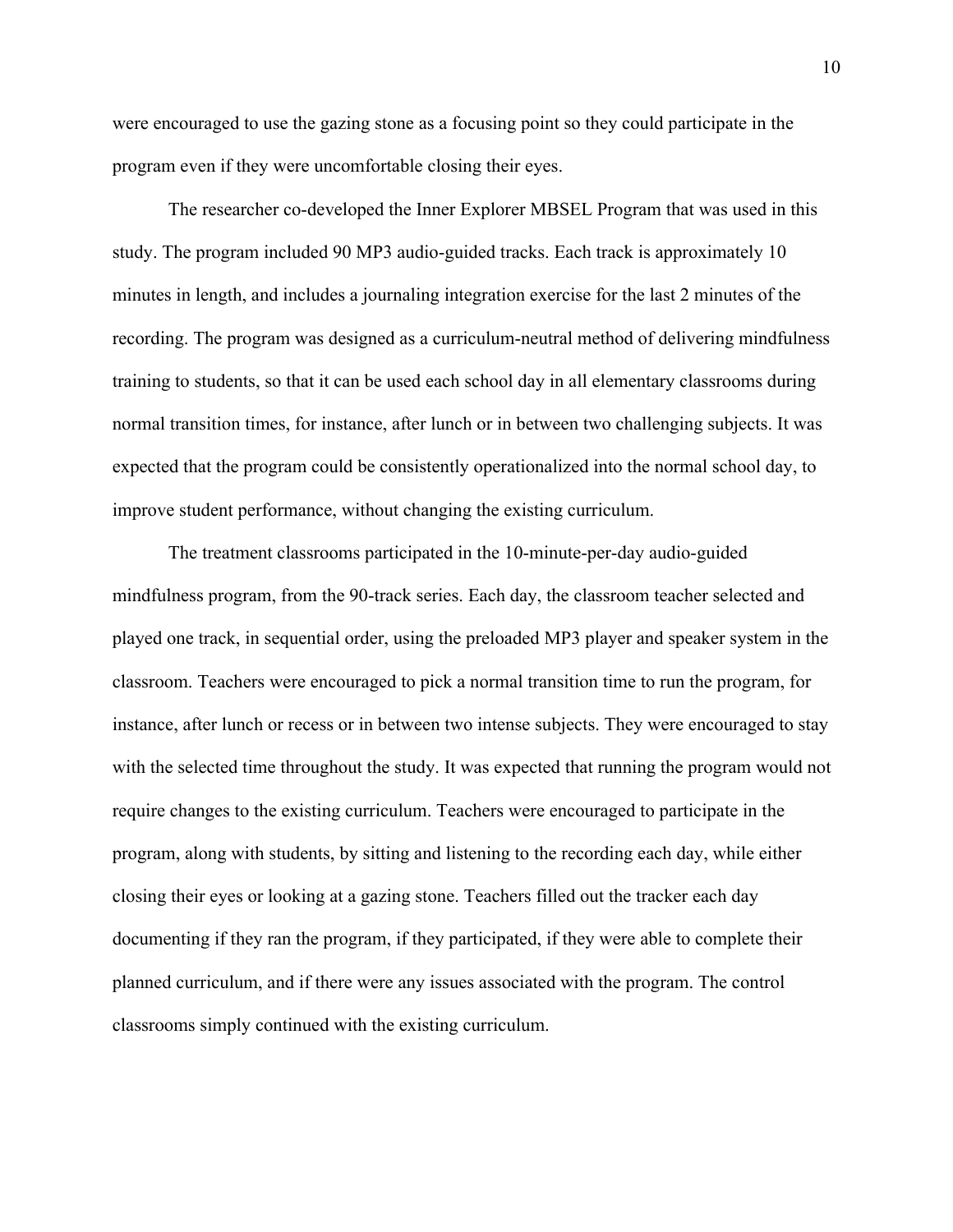#### **Treatment of Data**

The data were analyzed using SPSS version 21 software. All four data sets including one each for, School A grades, School B grades, Teacher MAAS, and Teacher PSS, were initially assessed for validity with ANCOVA algorithms. One of the data sets was not compliant with the homogeneity of regression test (School B grades) and one was not compliant with the linearity test (Teacher PSS). As a result, all four data sets were analyzed using independent samples *t*-tests. Bonferroni's correction was applied to guard against Type I errors across six school subjects.

 Data from both schools were analyzed to compare the overall changes in Grade Point Average (GPA) for mindfulness treatment and control student in each school. Additionally, bysubject *t*-tests were conducted to determine which specific subjects were influenced by mindfulness practices, as well as the influence of student IEP, Special Education and ADHD designation on grade changes in each school. The significance level was set at 95% confidence interval, with a *p*-value of .05 and Bonferroni's correction was applied to the by-subject analysis, with an adjusted *p*-value of .0083, to limit the potential for Type I (false positive) errors.

Data from the two teacher scales, PSS and MAAS, were analyzed using an Independent Samples *t*-test to assess the change in pre- and post-outcomes within and between treatment and control conditions. The significance level was set at 95% confidence interval, with a *p*-value of .05. Bonferroni's correction was applied to the teacher scales analysis, with an adjusted *p*-value of .025 for each.

#### **Internal / External Validity**

This study contained three threats to internal validity, the degree to which findings accurately measure the treatment effects. First, since the treatment and control students were in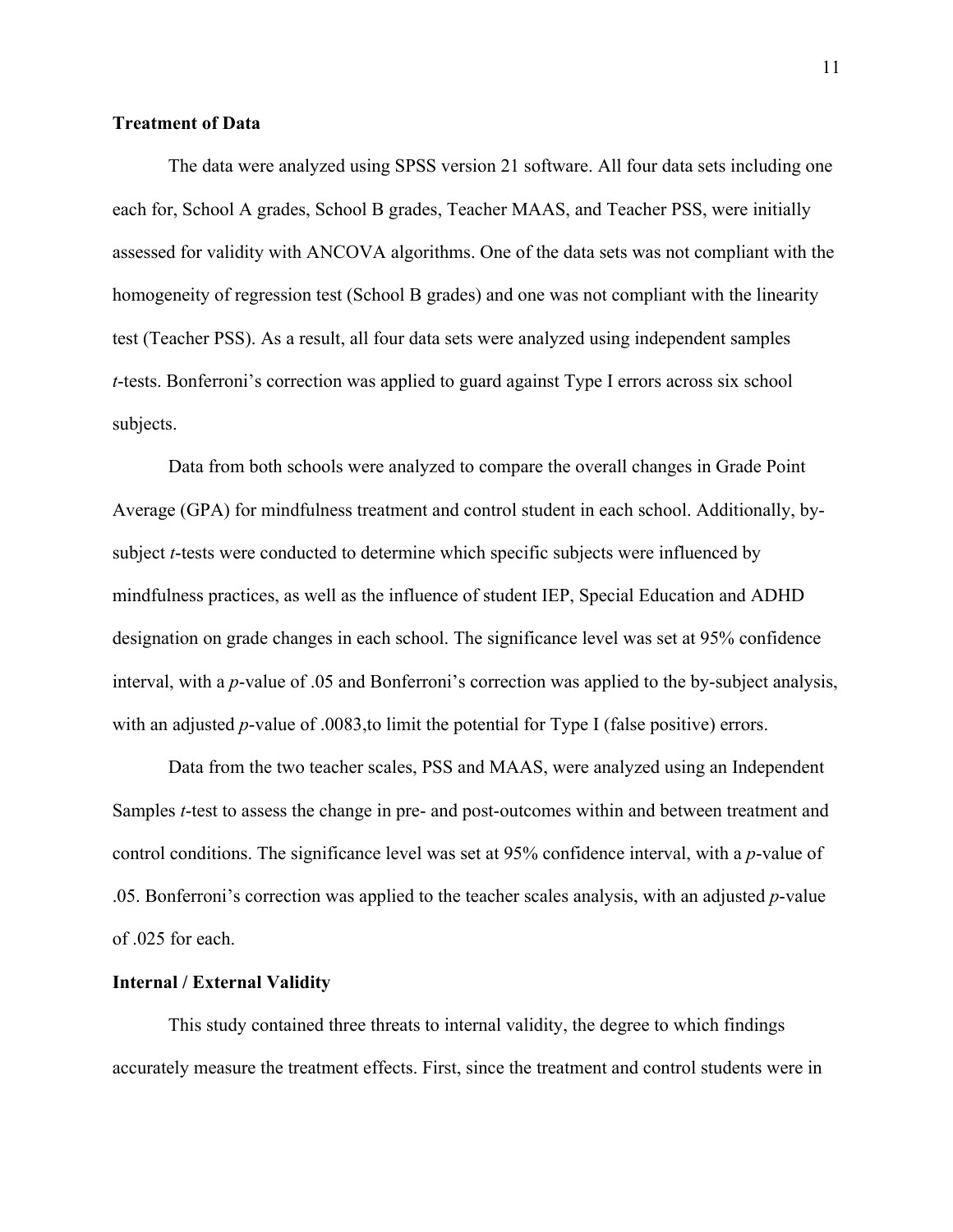the same grades at the same school, it is possible that there may be cross contamination due to student sharing details about the mindfulness intervention. This could weaken the treatment effect. Second, changes in teachers' mindfulness and stress may impact student academic performance (Singh, Lancioni, Winton, Karazsia, & Singh, 2013). Teachers in the Pilot-1 study significantly increased their ability to be mindful as measured by the MAAS change scores,  $t(178) = .79$ ,  $p = .012$ , and reported a reduction in stress, although that result failed to reach significance. These effects may impact student outcomes. Since teachers and students were both participating in the program at the same time, it is difficult to decouple these factors because teachers' mindfulness and stress levels could not be held constant. This is an area for further research. Third, randomization was done within a group of volunteer teachers, not from all possible teachers within each school or each district. While students did not volunteer but were randomized by classroom clusters, it is possible that some self-selection bias occurred within the teacher population.

This study was designed to increase external validity, or the degree to which the findings can be generalized to all elementary students, in five ways. First, there was a relatively large initial sample size of 643 students in the four schools. Second, students from all elementary grades, first through fifth, participated, including special needs students. This allowed for an analysis that included students in all grade levels, 1-5, as well as an analysis specifically within the special education student population. Third, schools from different states across the country were included to consider geographic differences. Fourth, participating schools were included based on reported diversity in socioeconomic and cultural backgrounds. Finally, student achievement was used to select schools with varying performance from a 5 of 10 through a 10 of 10 on the Great Schools.org rating scale. The analysis will include an evaluation and comparison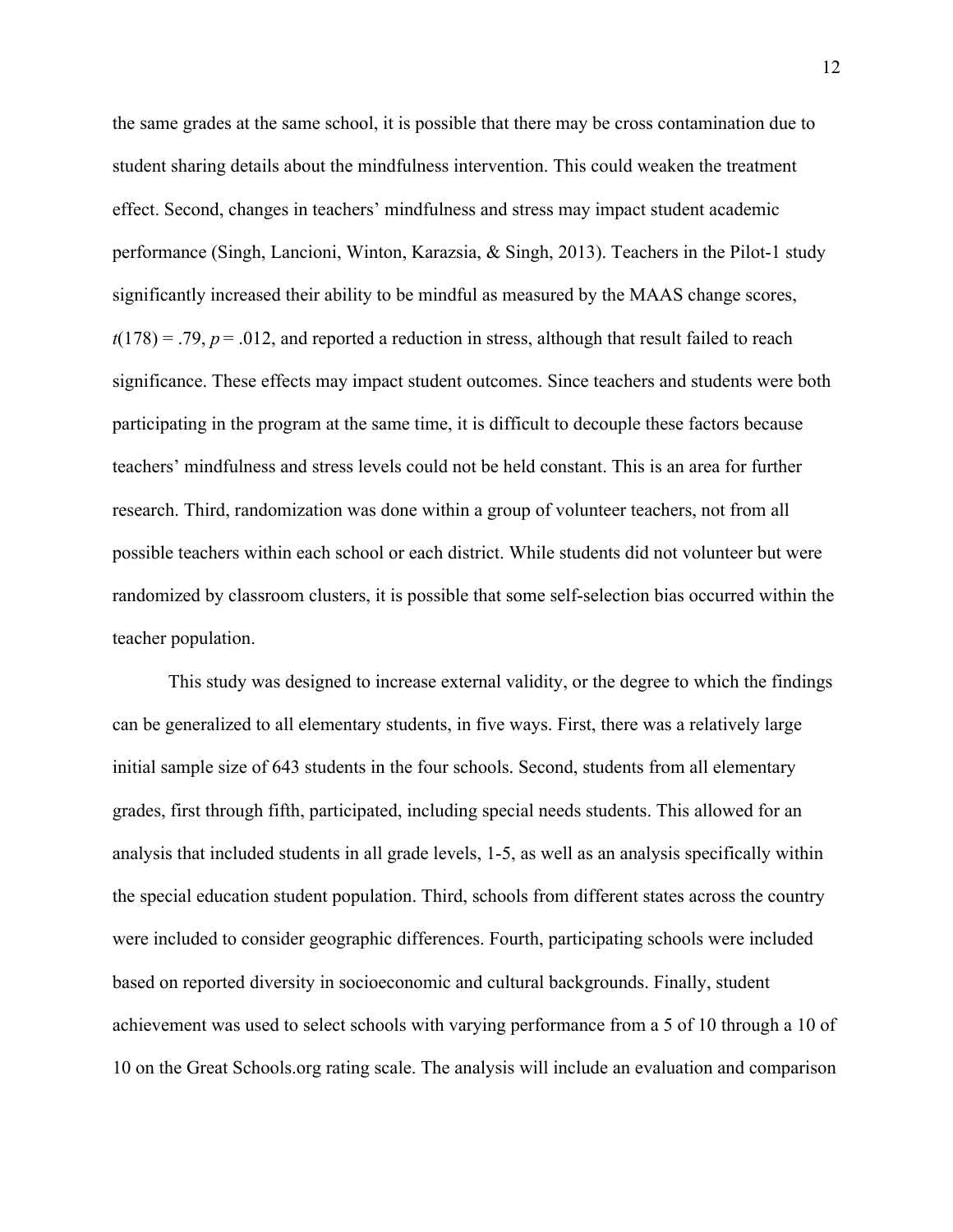of these subcategories to establish the usefulness of the MBSEL program in various U.S. public elementary school settings.

Please note that in order to protect the privacy and anonymity of the schools that graciously participated in this study, I have purposely only listed the general website link (http://www.greatschools.org). I have not listed the specific webpage link *within* the website, since doing so would then identify the name of the schools that participated in this study and, thus, break confidentiality.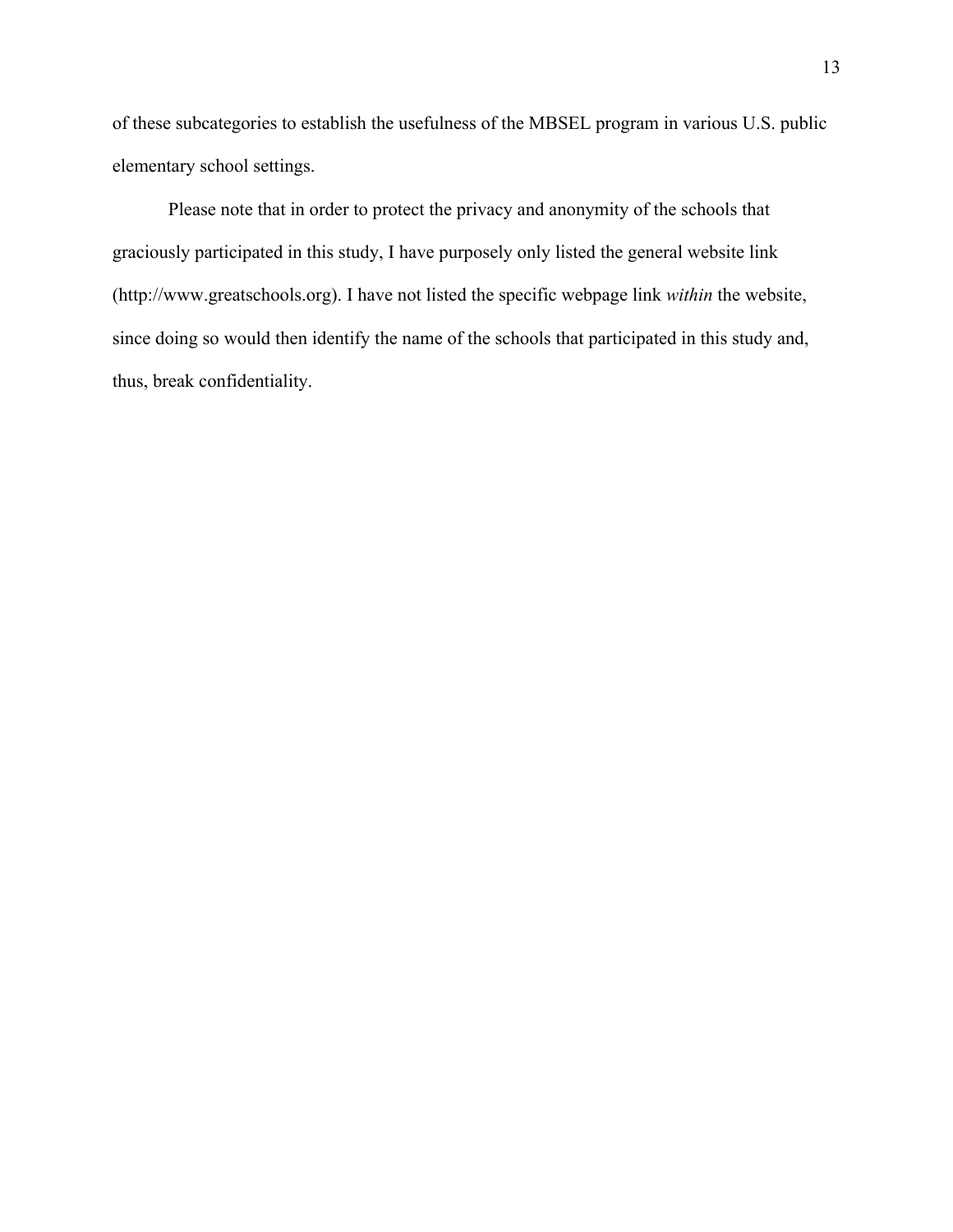#### **Chapter 4: Results**

This quantitative study evaluated the effects of implementing the Inner Explorer MBSEL program in first through fifth grade elementary classrooms. The study was conducted over a 10 week period during the last term of the school year in 2013. Of the four schools that began the study, two schools provided data in all categories (pre, ongoing, and post) and were included in the final analysis. Two schools were excluded from the study, one due to a catastrophic event and the other due to a change in the school district's legal position related to data collection.

Of the two excluded schools, the first one had a student killed and another one seriously injured in the Boston Marathon bombing in April, 2013. The student killed was a participant in the study in one of the third-grade treatment classrooms. This event caused school personnel to focus all teacher and administrative resources on student crisis management activities, thus they were not able to provide continuous or post study data. They did, however, continue to use the program in all treatment classrooms each day throughout the remainder of the school year as a way to support students' emotional well-being. They also requested and began using an additional system in the teacher's lounge so that teachers who were not part of the study could benefit from the daily mindfulness practices. The second school was excluded due to a change in their legal policy related to accessibility of student outcomes data. They chose to continue running the program in the two treatment classrooms through the end of the year, but neither the treatment or control teachers were able to provide data. Although the present study did not collect any student identifiable information, the district's new legal policy prohibited the school from sharing any student data with non-school personnel.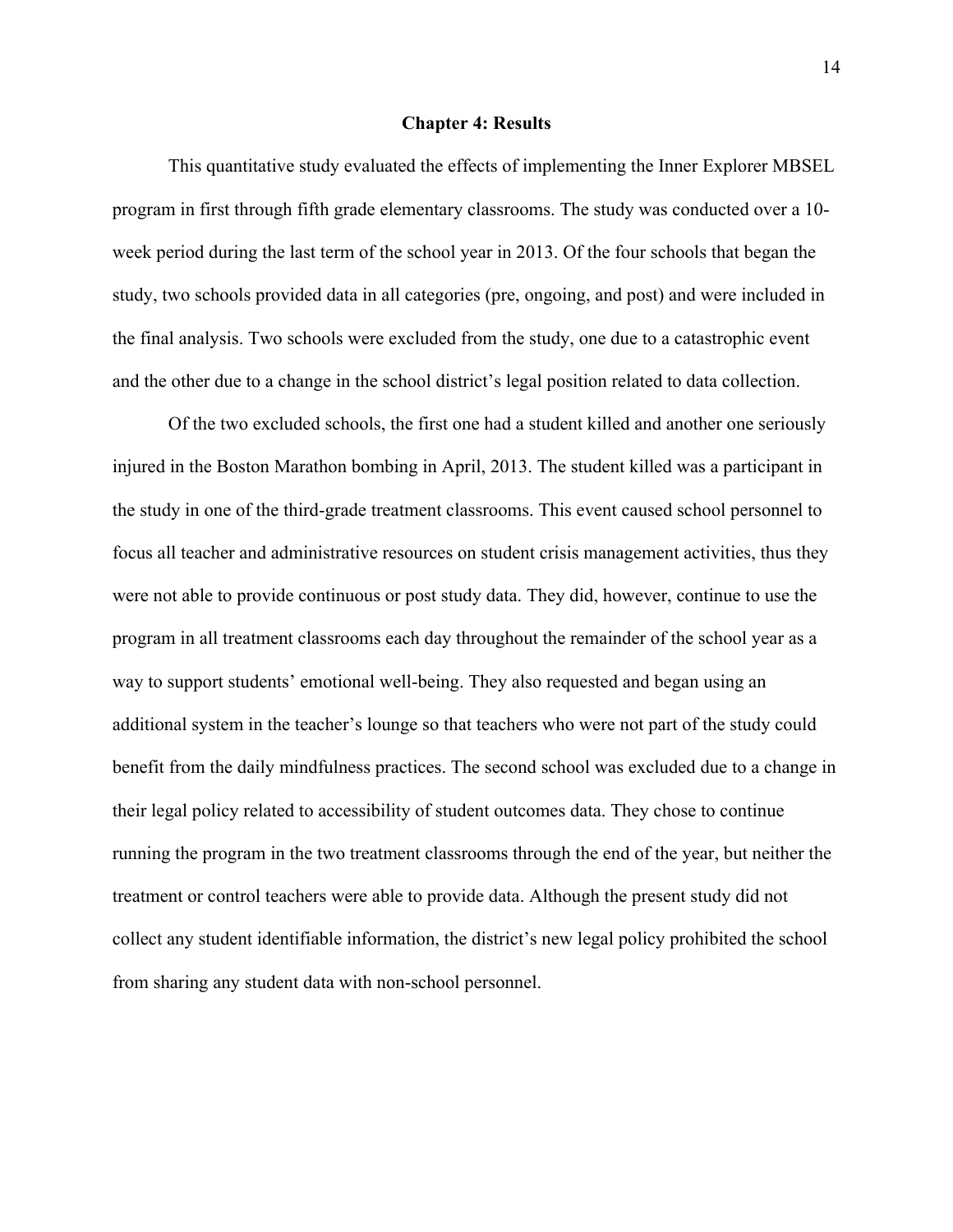#### **Description of Sample**

The final sample for this study consisted of 383 students, in 18 classrooms, in two elementary schools. The following tables (Tables 6 and 7) show the schools' demographic variables, based on the GreatSchools.org rating scale, as well as the total number of students per school, per grade, for the treatment and control groups.

#### Table 6

| Project schools | % H | Race and ethnicity<br>$\% W$ | % B              | $\%$ O | $SES: \%$ of<br>free or<br>reduced lunch | Academic performance                  |
|-----------------|-----|------------------------------|------------------|--------|------------------------------------------|---------------------------------------|
| School A (IL)   | 74  | 18                           | 2                | 6      | 68                                       | Rating 6 of 10, average<br>performing |
| School B (NY)   |     | 97                           | $\boldsymbol{0}$ | 2      | 14                                       | Rating 8 of 10, high<br>performing    |

*School Demographics-Final*

*Note*.  $H = H$ ispanic.  $W = White$ .  $B = Black$ .  $O = Other$ .

Each school had a unique geographic and ethnic profile. School A is located in a suburban area in Illinois, in the sixth largest district in the state, which includes 21 schools. The school hosts the district's Dual Language (DL) Program, which is conducted entirely in Spanish, and is considered an English as a Second Language (ESL) program. The sample population at School A was 74% Hispanic, 18% White, 2% Black, and 6% other, with 68% of students eligible for free or reduced lunch. School B is located in a rural area in upstate New York, in one of the smallest districts in the state, which includes five schools. The ethnic profile of the sample population at School B was 1% Hispanic, 97% White, and 2% other, with 14% of students eligible for free or reduced lunch.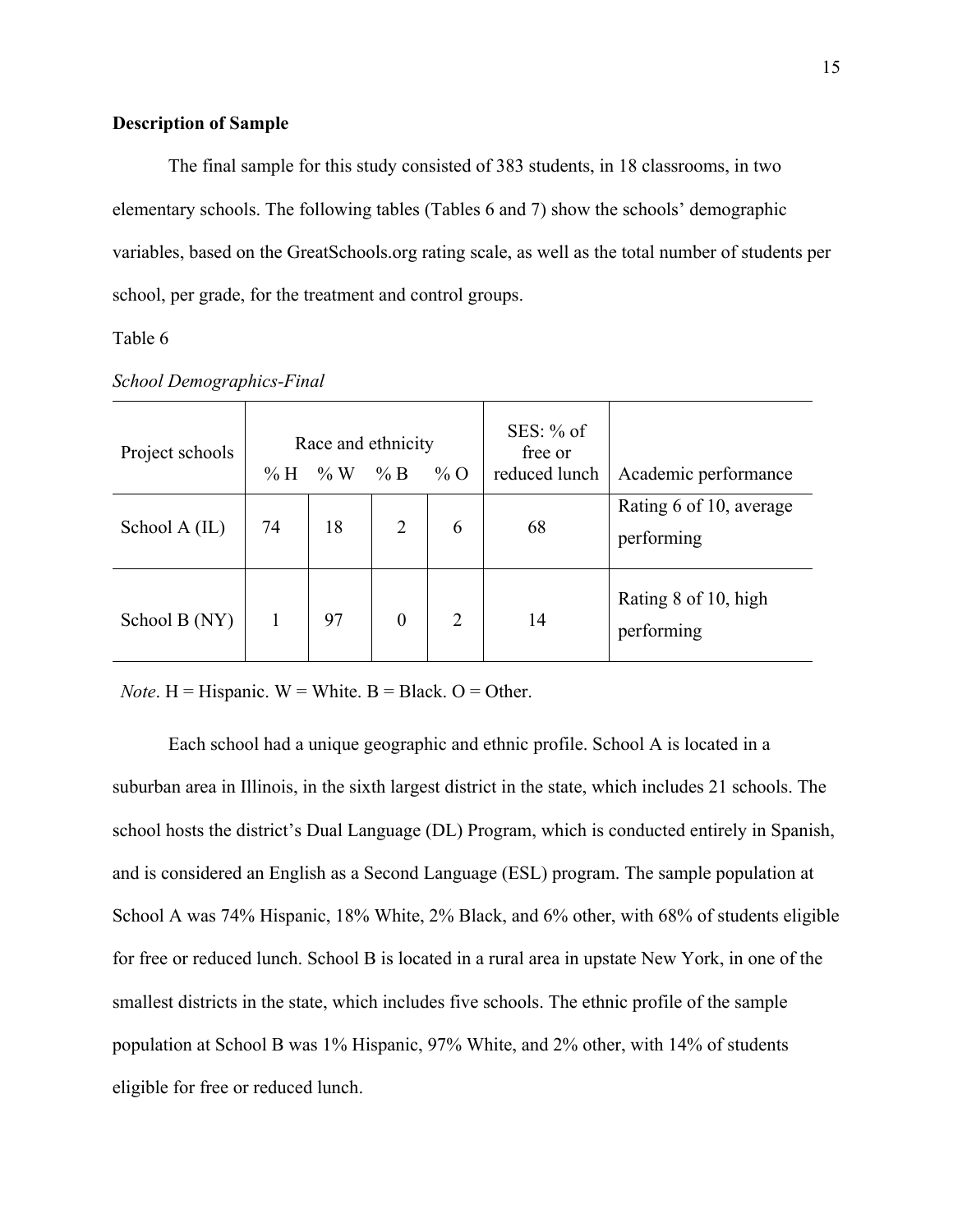#### Table 7

#### *Participants*

| Project schools           |              | Total<br>students |    |                |    |     |
|---------------------------|--------------|-------------------|----|----------------|----|-----|
|                           | $\mathbf{1}$ | 2                 | 3  | $\overline{4}$ | 5  |     |
| School A-Treatment        | 22           | 47                |    |                | 17 | 86  |
| School A– Control         | 24           | 48                |    |                | 19 | 91  |
| School B-Treatment        | 20           | 39                | 22 | 22             |    | 103 |
| School B-Control          | 18           | 21                | 45 | 19             |    | 103 |
| Total Treatment $(A & B)$ | 42           | 86                | 22 | 22             | 17 | 189 |
| Total Control $(A & B)$   | 42           | 69                | 45 | 19             | 19 | 194 |

School A had 8 teachers participate in the study. Teachers were randomized by grade level, into treatment and control groups. In both groups there were four classrooms each: 1 first grade, 2 second grade, and 1 fifth grade. There were a total of 177 students from School A, (86 treatment students and 91 control students) who participated in the study. School A reported gender information by classroom, with 76 girls and 101 boys, 45% and 55% respectively.

School B had 10 teachers participate in the study. Teachers were randomized by grade level, into treatment and control groups with 5 teachers in each condition. In the treatment group—which included 1 first grade, 2 second grade, 1 third grade, and 1 fourth grade—there were a total of 103 students. In the control group—which included 1 first grade, 1 second grade, 2 third grade, and 1 fourth grade—there were a total of 103 students. There were 206 student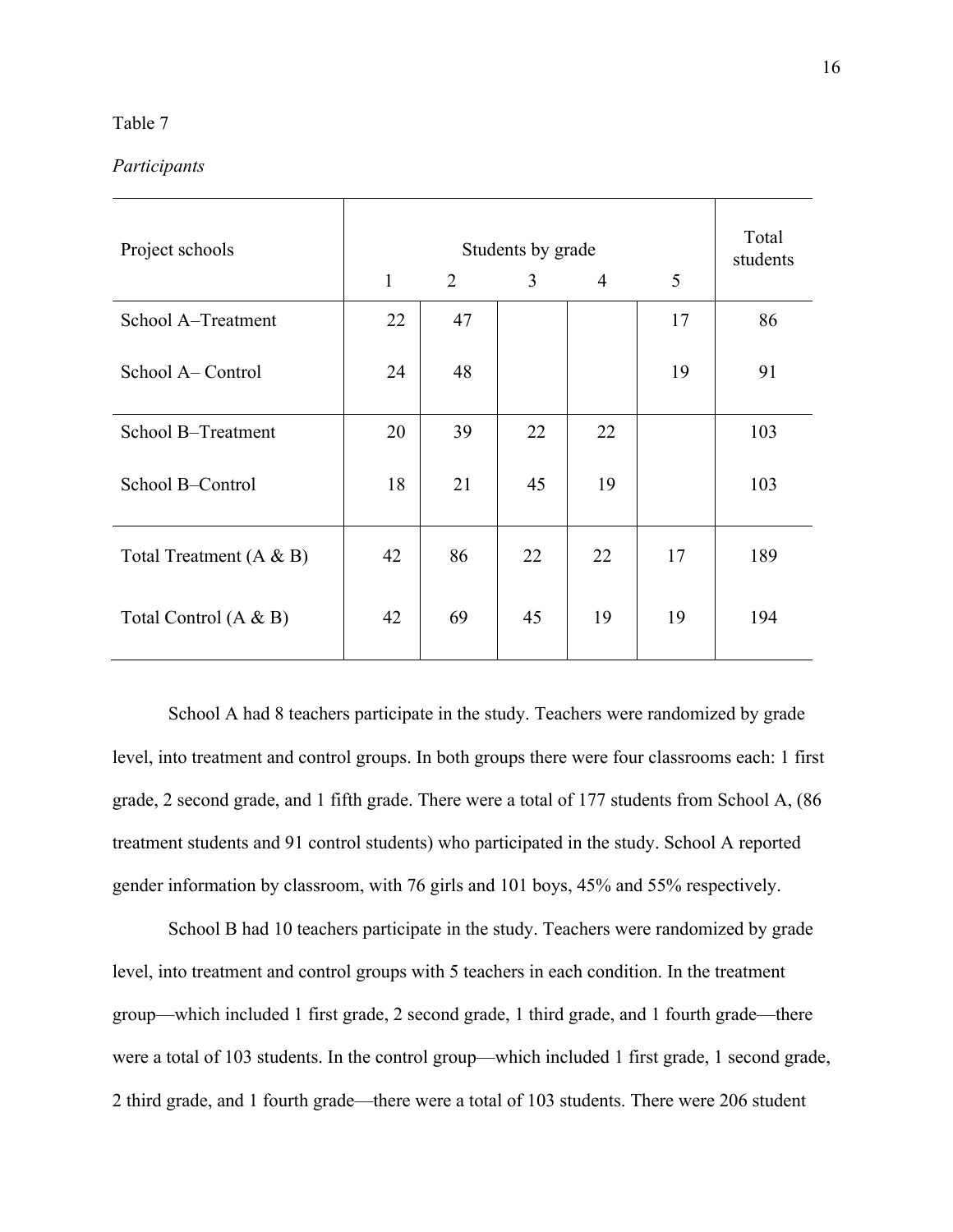participants in School B. Gender data were given on a school wide basis and extrapolated by classroom, with 109 girls and 97 boys participating, 53% and 47% respectively. In both schools, all students who had pre and post scores were included in the sample. Students who moved into the district or moved out of the district during the term where excluded from the study.

#### **MBSEL Effect on Student Academic Performance**

Academic performance was analyzed separately for each of the two schools since they employed different grading practices. In addition, School A used two different grading practices one for first-grade students and one for second- through fifth-grade students. The data sets from School A and School B were reviewed to determine which statistical tests would be most suitable. In considering ANCOVA, each data set was analyzed to assess the assumptions of sample size, normality, linearity, equality of variance, and homogeneity of regression slopes. While School A satisfied all the assumptions, School B satisfied all but homogeneity of regression, therefore ANCOVA was invalidated. As a result, independent samples *t*-test was selected as the statistical method for analysis.

The effect of mindfulness practices on students' grades was analyzed in three ways. First, an independent samples *t*-test was conducted to compare the changes in grade point averages (GPAs) for the mindfulness treatment and control groups in each school (See Table 8).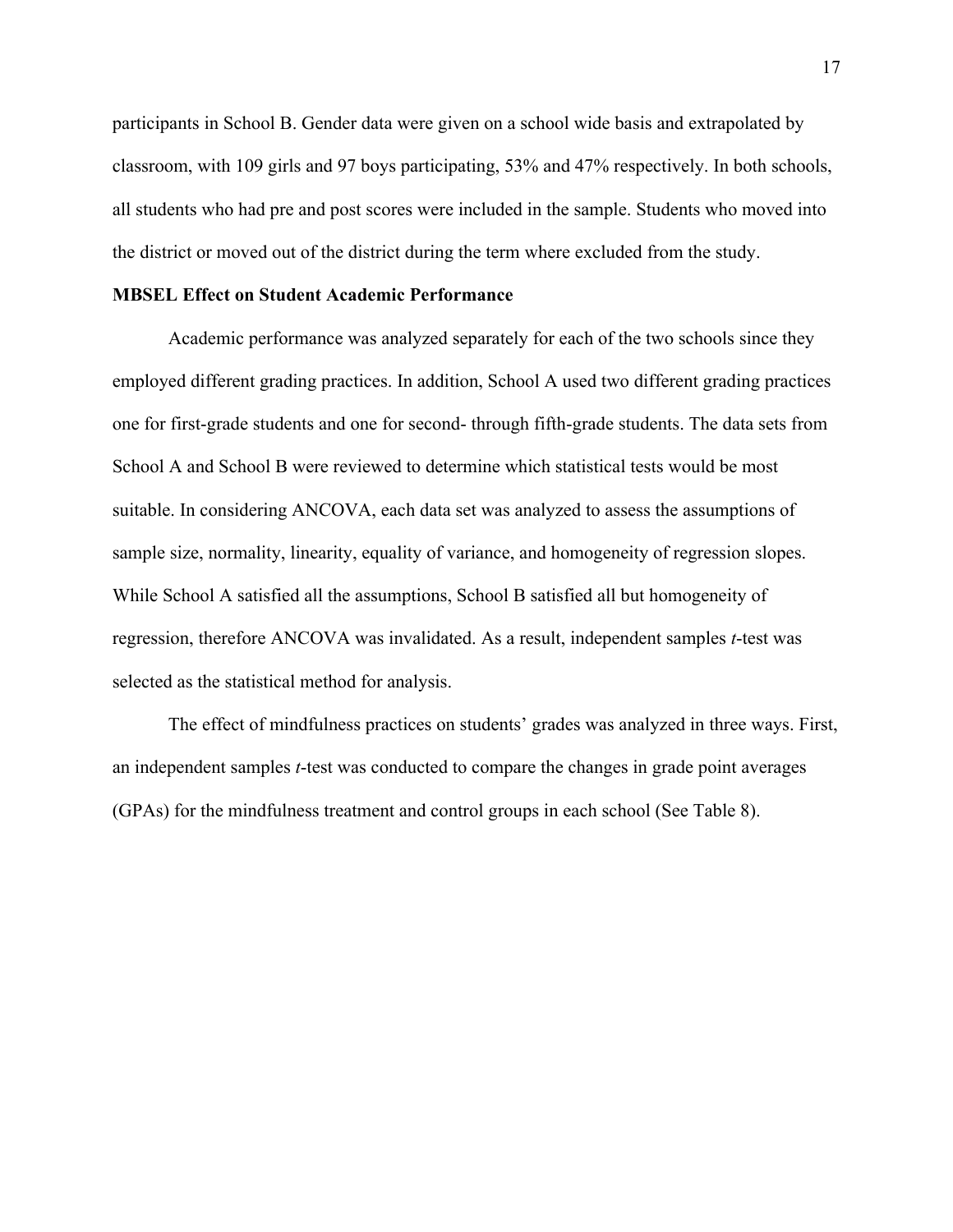#### Table 8

#### *n M SD t p-*value d School-A 1st grade Treatment School-A 1st grade Control School-A 2nd- 5th grade Treatment School-A 2nd- 5th grade Control 22 24 64 67 .171 .115 2.80 .045 .312 .165 3.13 2.61  $5.48 \le 0.001$  .96 School-B All grades Treatment School-B All grades Control 103 103 .038 .010 .065 .126 1.91 .058 .27

#### *School A & B: Independent Samples t-Test Comparing GPA Changes by Treatment*

In school A, for first-grade students,  $(n = 46)$ , with a grading scale of 1-3, there was no significant effect, most likely due to a small sample size of two classrooms, and the potential for only a 2-point difference in the grading scale. However, for second- and fifth-grade students ( $n =$ 131), with a grading scale of 1-100, there was a significant difference in GPAs between the treatment ( $N = 64$ ,  $M = 2.80$ ,  $SD = 3.13$ ), and control ( $N = 67$ ,  $M = .045$ ,  $SD = 2.61$ ) groups; *t*(129) = 5.48, *p* < .001 (two-tailed), 95% CI [1.76, 3.75], *d* = .96. In school B, for first- through fourth-grade students,  $(n = 206)$ , on a grading scale of 1-4, there was a near significant mindfulness intervention effect on GPAs between the treatment  $(N = 103, M = .038, SD = .065)$ and control ( $N = 103$ ,  $M = .010$ ,  $SD = .126$ ) group;  $t(204) = 1.91$ ,  $p = .058$  (two-tailed), 95% CI  $[-.001, .054]$ ,  $d = .27$ . These results suggest that mindfulness practices can positively impact grades across all subjects.

*& Control Groups*

Next, by-subject independent samples *t*-tests and effect size calculations (using Bonferroni's correction) were conducted to determine which academic subjects were influenced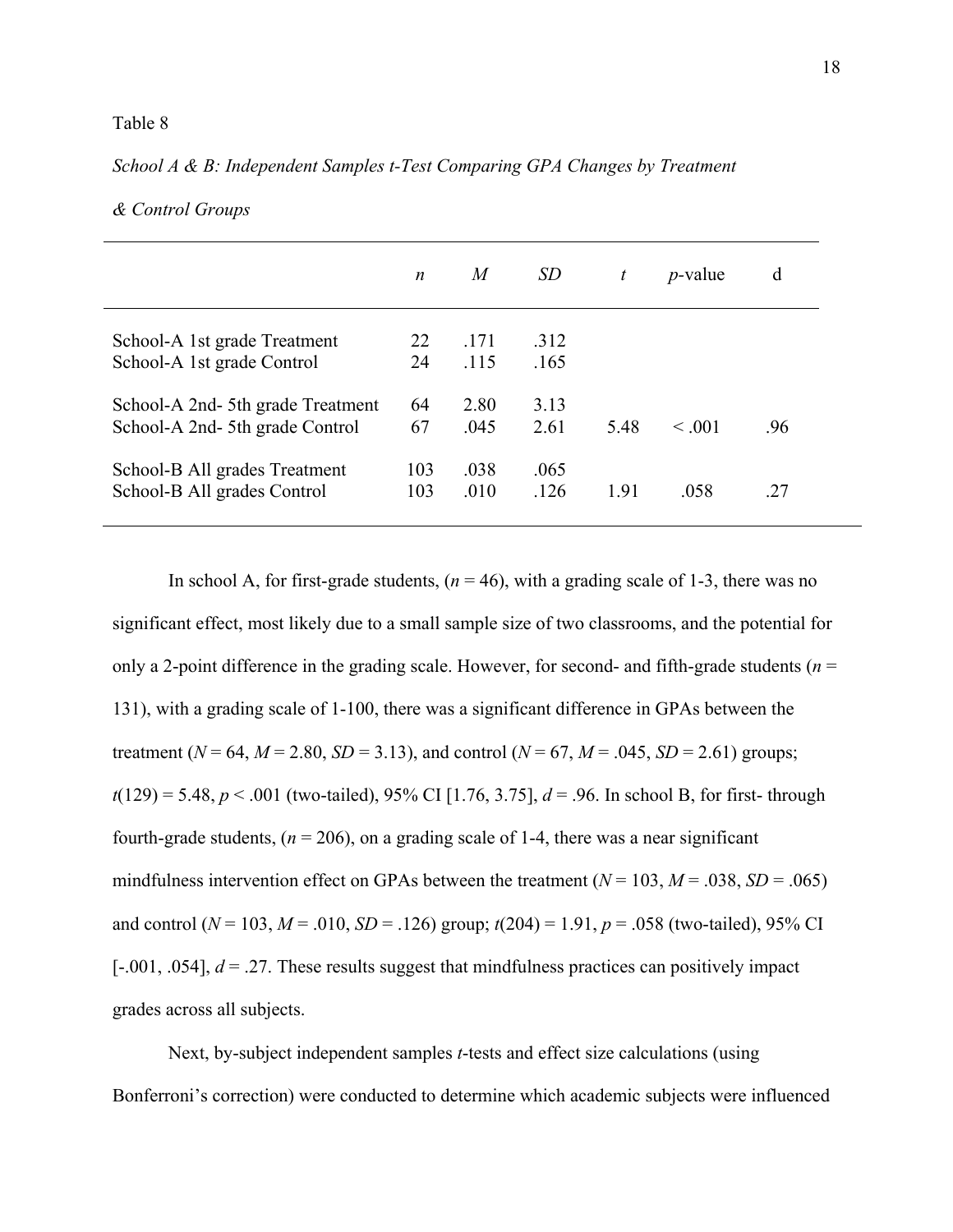by the MBSEL program. Effect sizes were calculated using Cohen's *d* (J. Cohen, 1988). Tables 9 and 10 present a by-subject comparison of the mean grade changes, standard deviations, *p*-values and Cohen's *d*, for students in the treatment and control groups in School A and School B respectively.

Table 9

*School A: Independent Samples t-Test Comparing Subject Grades Changes for Treatment & Control Groups*

|                                 | $\boldsymbol{n}$ | $\boldsymbol{M}$ | SD   | $\boldsymbol{t}$ | $p$ -value | $\overline{d}$ |
|---------------------------------|------------------|------------------|------|------------------|------------|----------------|
|                                 |                  |                  |      |                  |            |                |
| Reading-Treatment               | 64               | 4.64             | 6.61 |                  |            |                |
| <b>Reading Control</b>          | 67               | 2.51             | 8.42 | 1.61             | .110       |                |
| <b>Writing Treatment</b>        | 64               | 2.58             | 6.44 |                  |            |                |
| <b>Writing Control</b>          | 67               | 2.08             | 6.98 | .429             | .669       |                |
| <b>Spelling Treatment</b>       | 64               | $-188$           | 6.50 |                  |            |                |
| <b>Spelling Control</b>         | 67               | $-.701$          | 4.01 | .547             | .585       |                |
| Math Treatment                  | 64               | .953             | 3.10 |                  |            |                |
| Math Control                    | 67               | $-2.66$          | 4.81 | 5.08             | < 0.01     | .89            |
| <b>Science Treatment</b>        | 64               | 4.25             | 6.95 |                  |            |                |
| Science Control                 | 67               | $-.209$          | 5.26 | 4.15             | < 0.01     | .72            |
| <b>Social Studies Treatment</b> | 64               | 4.56             | 5.49 |                  |            |                |
| Social Studies Control          | 67               | $-.746$          | 5.09 | 5.75             | < 0.01     | 1.00           |
|                                 |                  |                  |      |                  |            |                |

In School A, with over 74% Hispanic students, using a grading scale of 1-100, there was a significant difference in the change of math grades for treatment  $(N = 64, M = .953, SD = 3.10)$ and control ( $N = 67$ ,  $M = -2.66$ ,  $SD = 4.81$ ) groups;  $t(129) = 5.08$ ,  $p < .001$  (two-tailed), 99% *CI* [2.20, 5.01],  $d = 0.89$ . There was a significant difference in the change of science grades for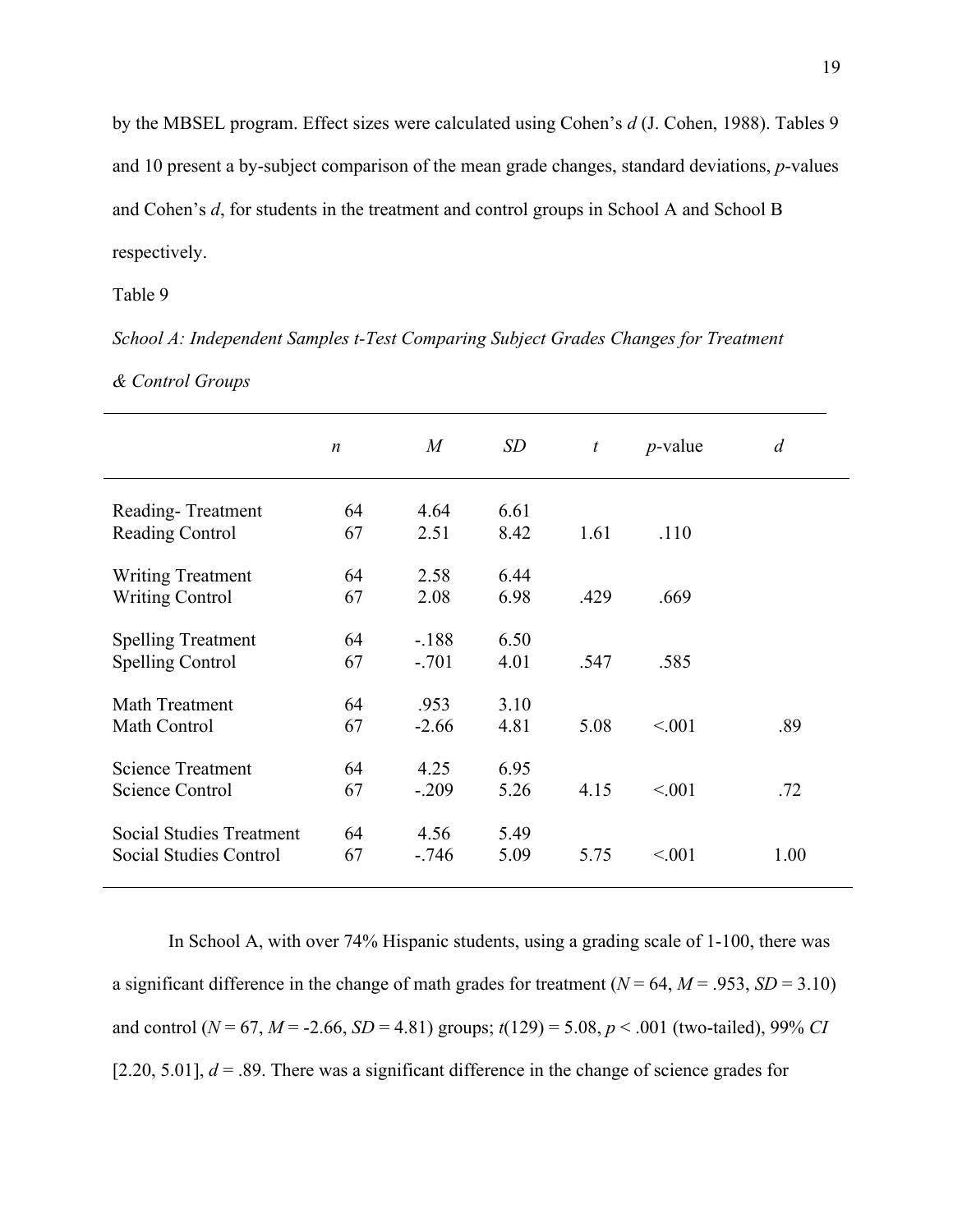treatment ( $N = 64$ ,  $M = 4.25$ ,  $SD = 6.95$ ) and control ( $N = 67$ ,  $M = -0.209$ ,  $SD = 5.26$ ) groups;  $t(129) = 4.15, p < .001$  (two-tailed), 99% *CI*. [2.33, 6.58],  $d = .72$ . Finally, there was a significant difference in the change of social studies grades for treatment ( $N = 64$ ,  $M = 4.56$ , *SD*  $= 5.49$ ) and control ( $N = 67$ ,  $M = -.746$ ,  $SD = 5.09$ ) groups;  $t(129) = 5.746$ ,  $p < .001$  (two-tailed), 99% *CI* [3.48, 7.14], *d* = 1.00. These by-subject effect sizes, represented by Cohen's *d*-values, suggest that in School A, mindfulness practices positively impacted math, science, and social studies grades by 29%, 24%, and 30% respectively. There was no significant effect for the other three subjects, reading, writing, and spelling.

Table 10

*School B: Independent Samples t-Test Comparing Subject Grade Change Scores for* 

|                                 | $\boldsymbol{n}$ | M       | SD   | t       | $p$ -value | d   |
|---------------------------------|------------------|---------|------|---------|------------|-----|
| Reading-Treatment               | 103              | .031    | .146 |         |            |     |
| <b>Reading Control</b>          | 103              | .013    | .170 | .815    | .416       |     |
| <b>Writing Treatment</b>        | 103              | .034    | .181 |         |            |     |
| <b>Writing Control</b>          | 103              | .021    | .245 | .427    | .670       |     |
| Verbal Comm. Treatment          | 103              | .027    | .129 |         |            |     |
| Verbal Comm. Control            | 103              | $-.002$ | .177 | .1.37   | .173       |     |
| Math Treatment                  | 103              | .053    | .184 |         |            |     |
| Math Control                    | 103              | $-.060$ | .250 | 3.70    | < 0.001    | .52 |
| <b>Science Treatment</b>        | 103              | .036    | .137 |         |            |     |
| <b>Science Control</b>          | 103              | .003    | .218 | 1.28    | .203       |     |
| <b>Social Studies Treatment</b> | 103              | .034    | 5.49 |         |            |     |
| Social Studies Control          | 103              | .079    | 5.09 | $-1.31$ | .190       |     |

*Treatment & Control Groups*

*Note*. Comm. = Communication.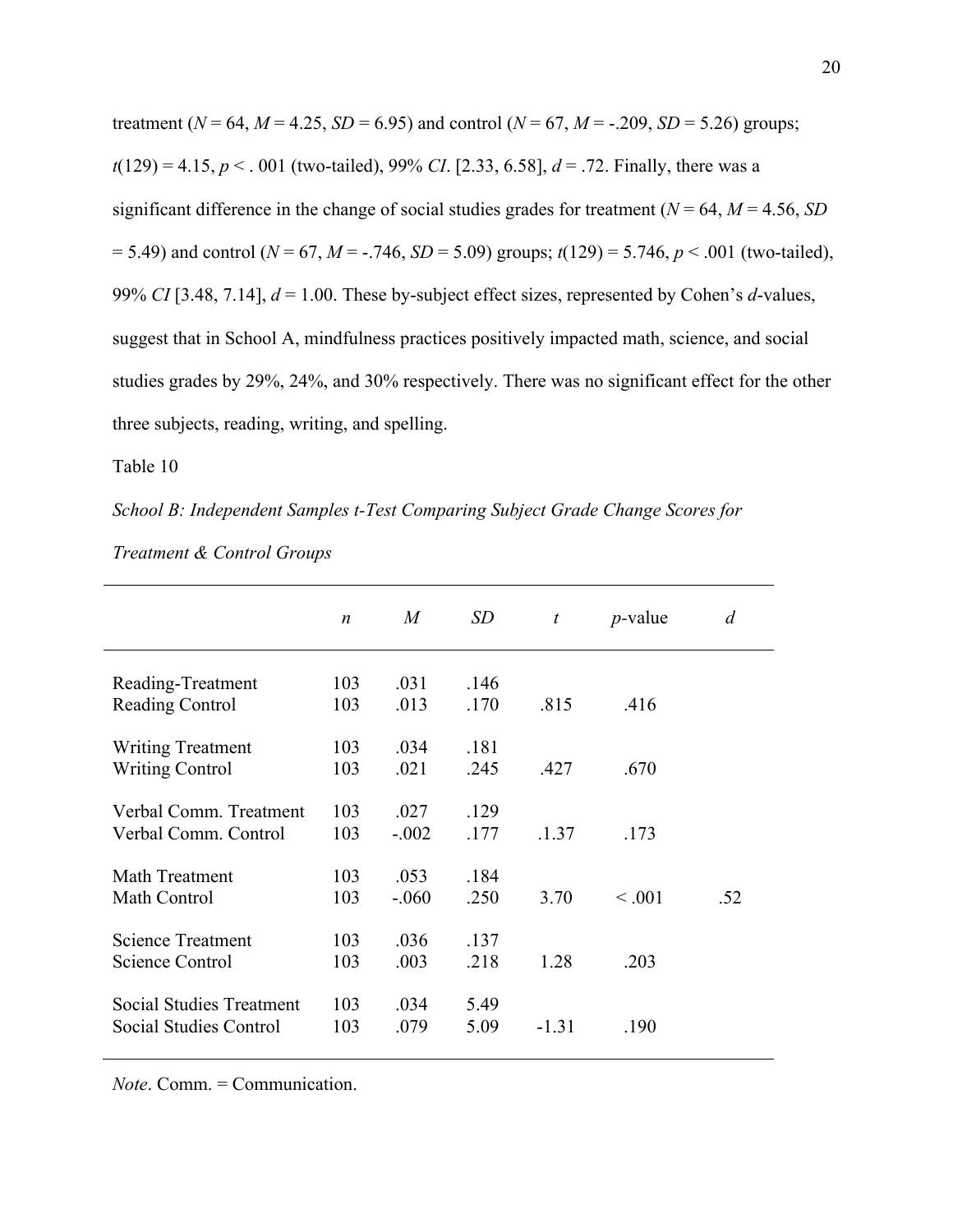In School B, with 97% White students, using a grading scale of 1 to 4, there was a significant difference in the change of math grades for treatment  $(N = 103, M = .053, SD = .184)$ and control ( $N = 103$ ,  $M = -.060$ ,  $SD = .250$ ) groups;  $t(204) = 3.70$ ,  $p < .001$ (two-tailed), 99% *CI* [.053,  $.174$ ],  $d = .52$ . Interestingly, while not significant, verbal communication and science grades appear to be directionally improved by the intervention, whereas social studies grades appear to be directionally reduced. There were also no significant effects in the remaining two subjects—reading and writing. These results suggest that in School B, a daily mindfulness program can improve elementary students' grades in math by 18%

The third analysis of student grades was conducted with a series of ANCOVAs to control for the dependent variables including gender, special education, IEP (non special education) and ADHD designations, provided by School A. As noted earlier, School A had an ANCOVA validated data set. As expected, there was no gender effect (Raes et al., 2013; van de Weijer-Bergsma, 2012), and there were only 2 students with IEPs not linked to special education; therefore, the sample size was too small for a separate IEP analysis. However, there was a significant effect of the mindfulness intervention for special education students,  $n = 19$ , in GPA performance. Additionally, after applying Bonferroni's correction, significant by-subject effects remained for special education students in reading and for ADHD students,  $n = 7$ , in math (See Tables 11 and 12).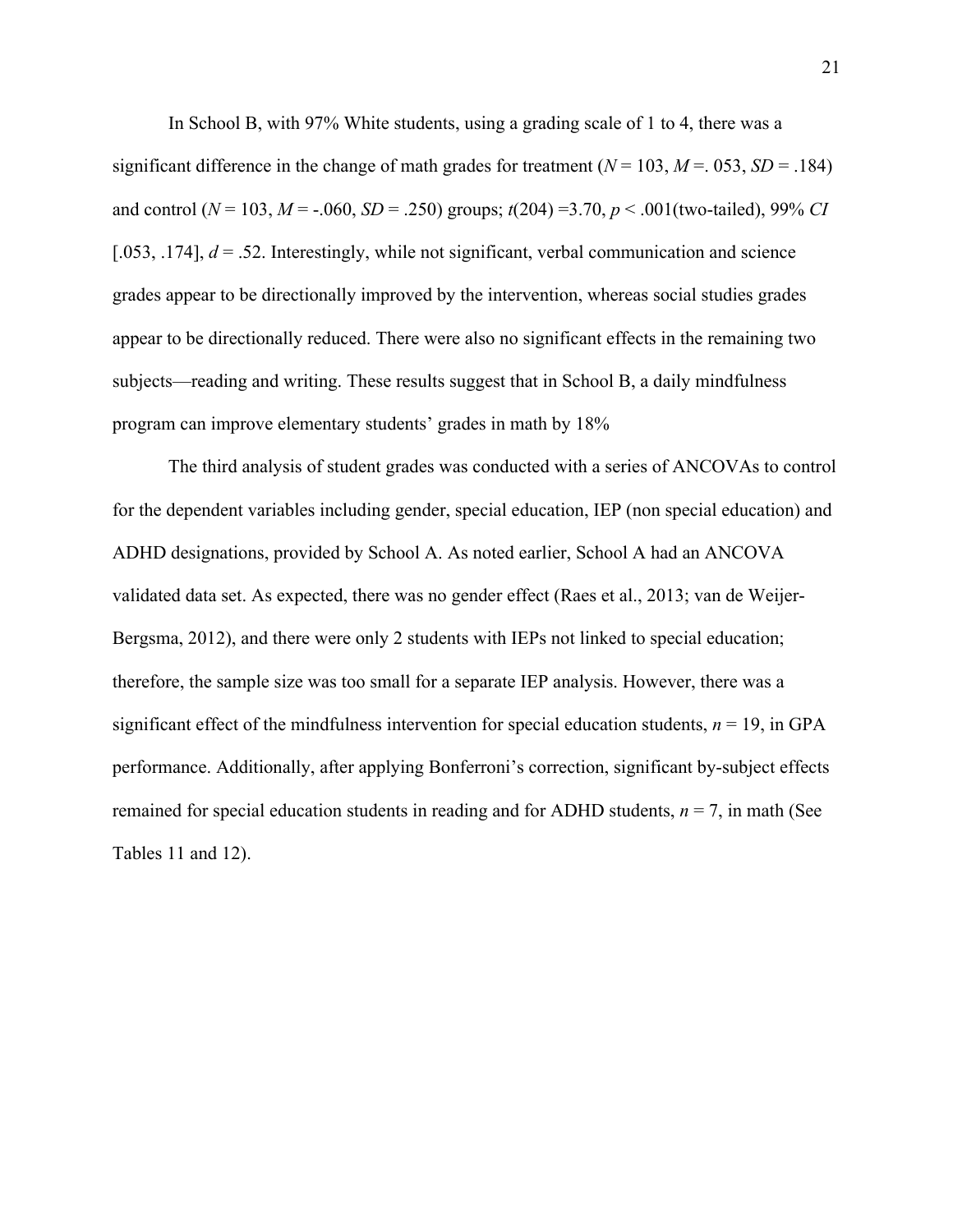#### Table 11

### *School A: Analysis of Covariance for Special Education Students, Quarterly GPA and Reading*

| Source             | SS          | df           | $\overline{MS}$ | $\,F$   | $\boldsymbol{p}$ | $\overline{d}$ |
|--------------------|-------------|--------------|-----------------|---------|------------------|----------------|
| Pre-scores-GPA     | 2623.445    | $\mathbf{1}$ | 2623.445        | 434.214 | .000             |                |
| T or C-GPA         | 36.797      | $\mathbf{1}$ | 36.797          | 6.090   | .015             | .28            |
| Error              | 761.269     | 126          | 6.042           |         |                  |                |
| Total              | 1137106.528 | 131          |                 |         |                  |                |
| Pre-scores-Reading | 3210.052    | 1            | 3210.052        | 105.125 | .000             |                |
| T or C-Reading     | 651.554     | $\mathbf{1}$ | 651.554         | 21.338  | .000             | .45            |
| Error              | 3847.482    | 126          | 30.536          |         |                  |                |
| Total              | 1151084.000 | 131          |                 |         |                  |                |

*Grades for Treatment & Control Groups*

*Note*.  $T = T$ reatment.  $C =$  Control.

 Special education students who participated in the daily mindfulness intervention performed significantly better in grades overall, as measured by quarterly GPA, *F*(1, 126) = 6.090,  $p = .015$ , as well as in reading,  $F(1, 126) = 21.34$ ,  $p < .001$ . While nonsignificant, special education students also had directional improvements in writing,  $F(1, 126) = 4.40$ ,  $p = .038$ , and in math,  $F(1, 126) = 4.92$ ,  $p = .028$ . These results suggest that the daily mindfulness intervention can improve special education students' quarterly GPAs by 20% and their reading grades by 30.2%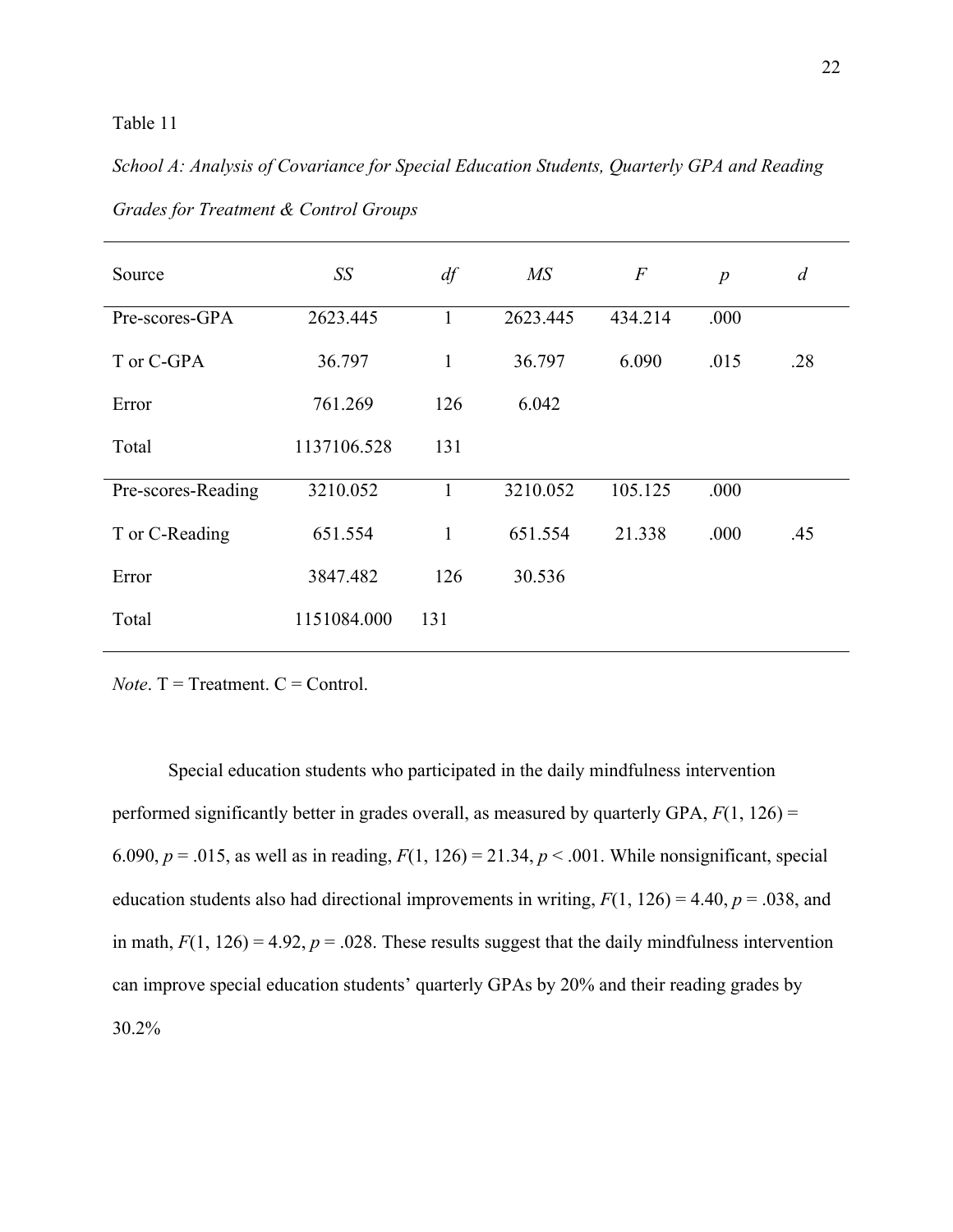#### Table 12

#### *School A: Analysis of Covariance for ADHD Students, Math Grades for Treatment &*

| Source          | SS          | df  | $\overline{MS}$ | $\,F$   | $\boldsymbol{p}$ | d    |
|-----------------|-------------|-----|-----------------|---------|------------------|------|
| Pre-scores-Math | 4002.300    |     | 4002.300        | 269.915 | .000             |      |
| T or C-Math     | 199.465     |     | 199.465         | 13.452  | .000             | 1.06 |
| Error           | 1868.328    | 126 | 14.828          |         |                  |      |
| Total           | 1131789.000 | 131 |                 |         |                  |      |

*Control Groups*

*Note*.  $T = T$ reatment.  $C =$  Control.

ADHD students,  $n = 7$ , performed significantly better in math  $F(1, 126) = 13.452$ ,  $p < .001$ . Considering Cohen's effect size values, this study suggests that a 10-week daily mindfulness practice has a large positive effect on ADHD students' performance in math.

#### **MBSEL Effect on Teaching Operations**

Program impact on teaching operations data as well as teacher stress and mindfulness data were combined from both schools and analyzed together. There was little to no impact of the mindfulness-based intervention on day-to-day teaching operations for participating classrooms in both schools, as shown in Table 8. School A had 45 available days and School B had 44 available days to run the program, excluding holidays, field trips, and teacher institute days. Out of an average of 42.2 school days that the intervention was run (the range was 40 to 45 days), participating teachers implemented the program 95.5% of available days, after 1 hour of training, which included 30 minutes to review the research protocol. On days the program was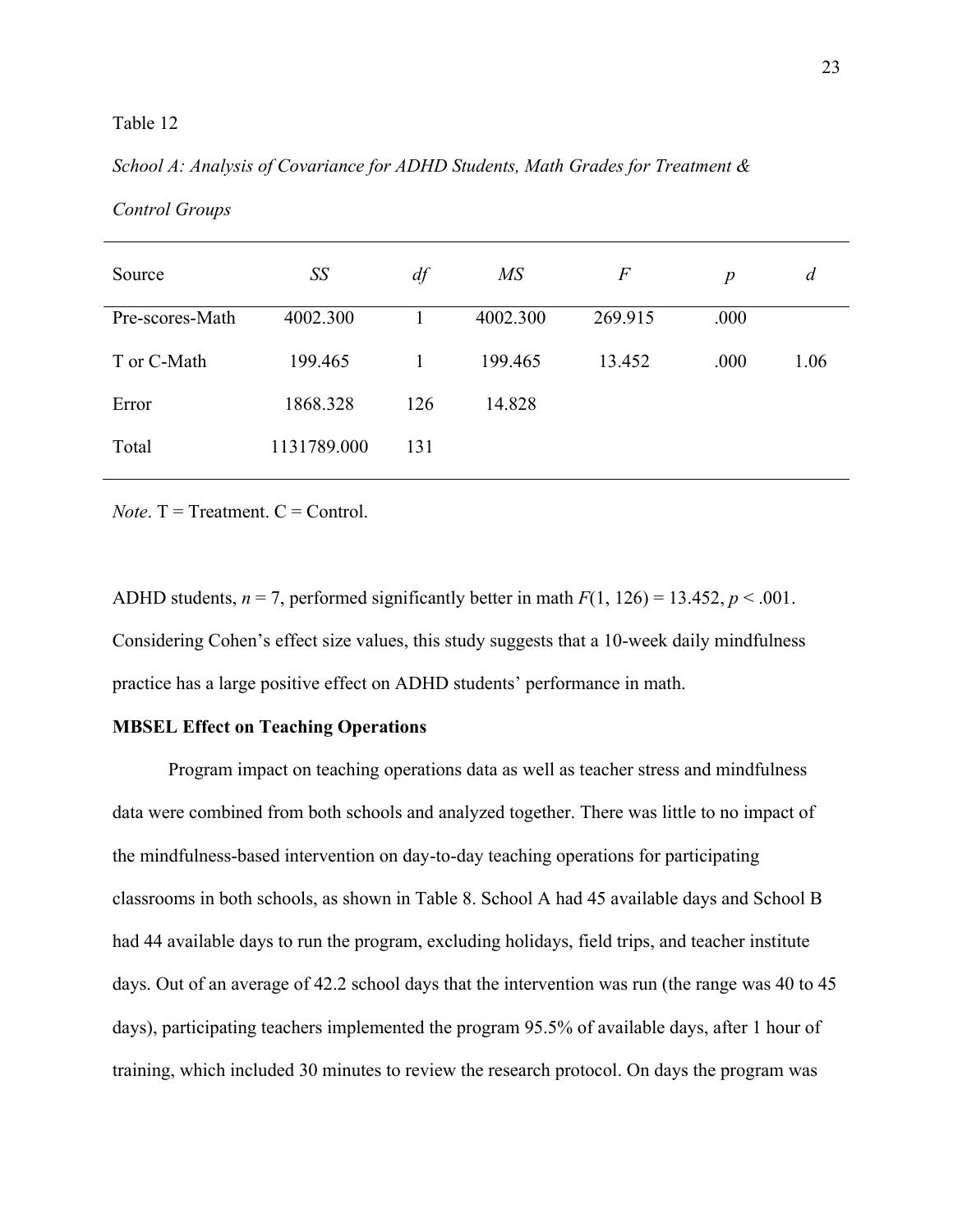implemented, both teachers and students had the opportunity to learn together, with students participating 100% of the time and teachers participating 97.4% of the time. These results are consistent with the pilot study, showing the program can be run every day and that teachers consistently make the choice to participate in the mindfulness practices along with their students. Table 13

| Teacher      | Available | Days ran | $\frac{0}{0}$ | Days         | $\frac{0}{0}$ | Days       | $\frac{0}{0}$ |
|--------------|-----------|----------|---------------|--------------|---------------|------------|---------------|
|              | days      | program  |               | teacher      |               | maintained |               |
|              |           |          |               | participated |               | curriculum |               |
| School A-1   | 45        | 42       | 93.3          | 42           | 100           | 42         | 100           |
| School A-2   | 45        | 43       | 95.6          | 41           | 95.3          | 43         | 100           |
| School A-3   | 45        | 45       | 100           | 41           | 91.1          | 44         | 98            |
| School A-4   | 45        | 42       | 93.3          | 42           | 100           | 41         | 98            |
| School B-1   | 44        | 43       | 97.7          | 42           | 97.7          | 43         | 100           |
| School B-2   | 44        | 40       | 90.9          | 40           | 100           | 39         | 98            |
| School B-3   | 44        | 44       | 100           | 44           | 100           | 44         | 98            |
| School B-4   | 44        | 41       | 93.2          | 40           | 97.6          | 40         | 100           |
| School B-5   | 44        | 42       | 95.5          | 40           | 95.2          | 42         | 98            |
| Total (ave.) | 44.4      | 42.2     | 95.5          | 41.3         | 97.4          | 42         | 99            |

*School A & B: Impact on Teaching Operations*

*Note*. ave. = average.

 Of particular importance, concerning the program's feasibility and fidelity, was that all teachers reported no issues with the program. Teachers also indicated every day on the daily tracker that they had been able to accomplish their planned curriculum 99% of the time (the range was 98% to 100%). These results suggest that the intervention had almost no adverse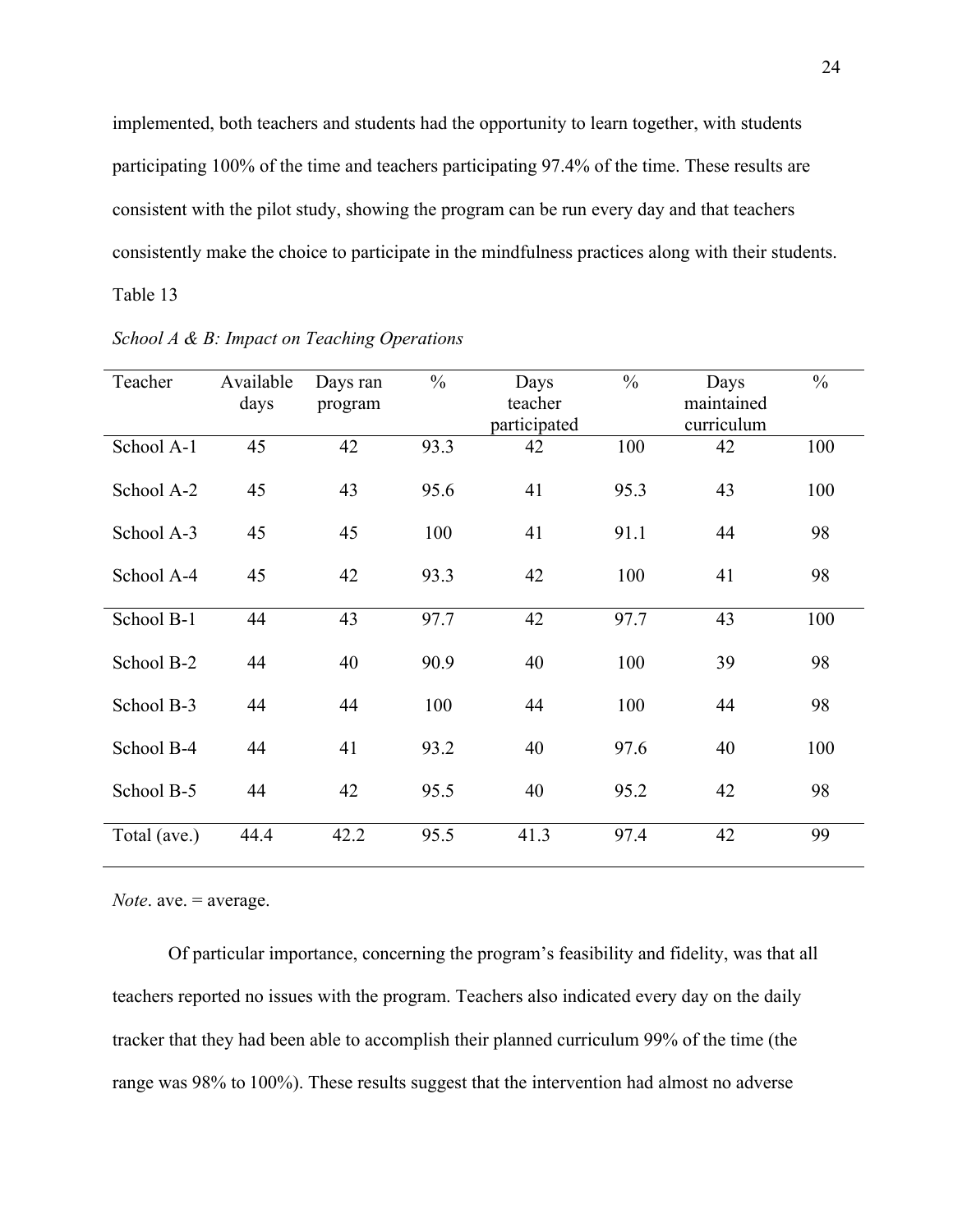impact on day-to-day classroom activities. Furthermore, the information provided by participating teachers in the feedback survey indicates that teachers were interested to start the MBSEL program at the beginning of the subsequent academic cycle and run it throughout the school year.

#### **MBSEL Effect on Teachers Mindfulness and Stress**

Teachers completed the MAAS survey to assess trait mindfulness and PSS survey to assess perceived stress prior to program launch as the pre condition and again at the end of the school year as the post condition. All 18 teachers returned the surveys prior to the start of the study. One week prior to the end of the school year, the researcher sent an e-mail to each teacher with the surveys attached. They were instructed to e-mail the completed survey back, or to return in to the administrative office within 10 days. Of the 18 participating teachers, 16 completed the surveys and sent them to the researcher, directly, or through the administrative office, and were included in the final sample.

The teacher mindfulness and teacher stress surveys were analyzed by conducting an Independent Samples *t*-test for each data set (See Table 14). The MBSEL program had a significant positive effect on changes to teacher trait mindfulness as measured by pre-post MAAS responses for treatment ( $N = 9$ ,  $M = 13.11$ ,  $SD = 6.33$ ) and control ( $N = 7$ ,  $M = -2.29$ ,  $SD$ = 5.28) groups; *t*(14) = 5.17, *p* < .001(two-tailed), 99% *CI* [9.01, 21.78], *d* = 2.64. There was also a significant reduction in teachers perceived stress as measured by pre-post PSS responses for treatment ( $N = 9$ ,  $M = -6.11$ ,  $SD = 3.79$ ) and control ( $N = 7$ ,  $M = 0.00$ ,  $SD = 1.91$ ) groups; *t*(14) = -3.88, *p* < .001 (two-tailed), 99% *CI* [-9.49, -2.73], *d* = 2.04. The effect size values suggest a 47% improvement in level of mindfulness and a 43% reduction in teacher stress.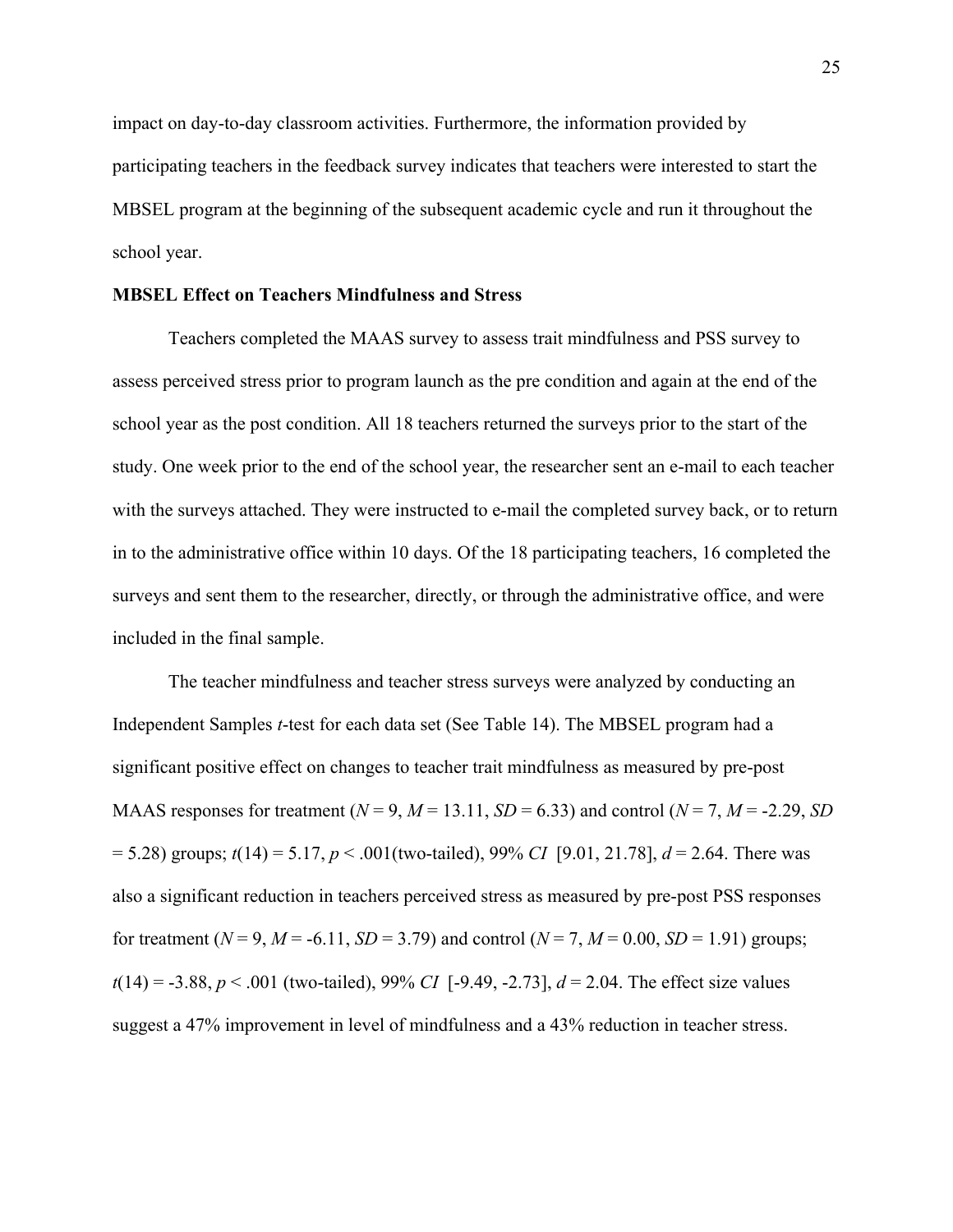#### Table 14

#### *Teachers: Independent Samples t-Test Comparing MAAS & PSS Change Scores by Treatment*

|                                              | n      | $\overline{M}$   | <i>SD</i>    | t    | $p$ -value  | d    |
|----------------------------------------------|--------|------------------|--------------|------|-------------|------|
| <b>MAAS</b> Treatment<br><b>MAAS</b> Control | 9<br>7 | 13.11<br>$-2.29$ | 6.33<br>5.28 | 5.48 | < 0.001     | 2.64 |
| <b>PSS</b> Treatment<br><b>PSS Control</b>   | 9      | $-6.11$<br>0.00  | 3.79<br>1.91 | 1.91 | $\leq .001$ | 2.04 |

#### *& Control Groups*

#### **Results Summary**

This study was conducted to evaluate the effects of implementing the Inner Explorer Program, a daily MBSEL intervention, in ethnically and academically diverse first- through fifthgrade classrooms. Each of the three study hypotheses was confirmed. First, the 10-minute-perday, audio-guided program positively impact elementary students grades in both schools and in several subject areas, as well as with the subpopulations of special education and ADHD students. Second, existing classroom teachers were able to consistently run the program every day during normal transition times, while maintaining existing curriculum plans and with very little training. Finally, teachers who participated in the program did become more mindful, as measured by the MAAS and experience less perceived stress as measured by the PSS.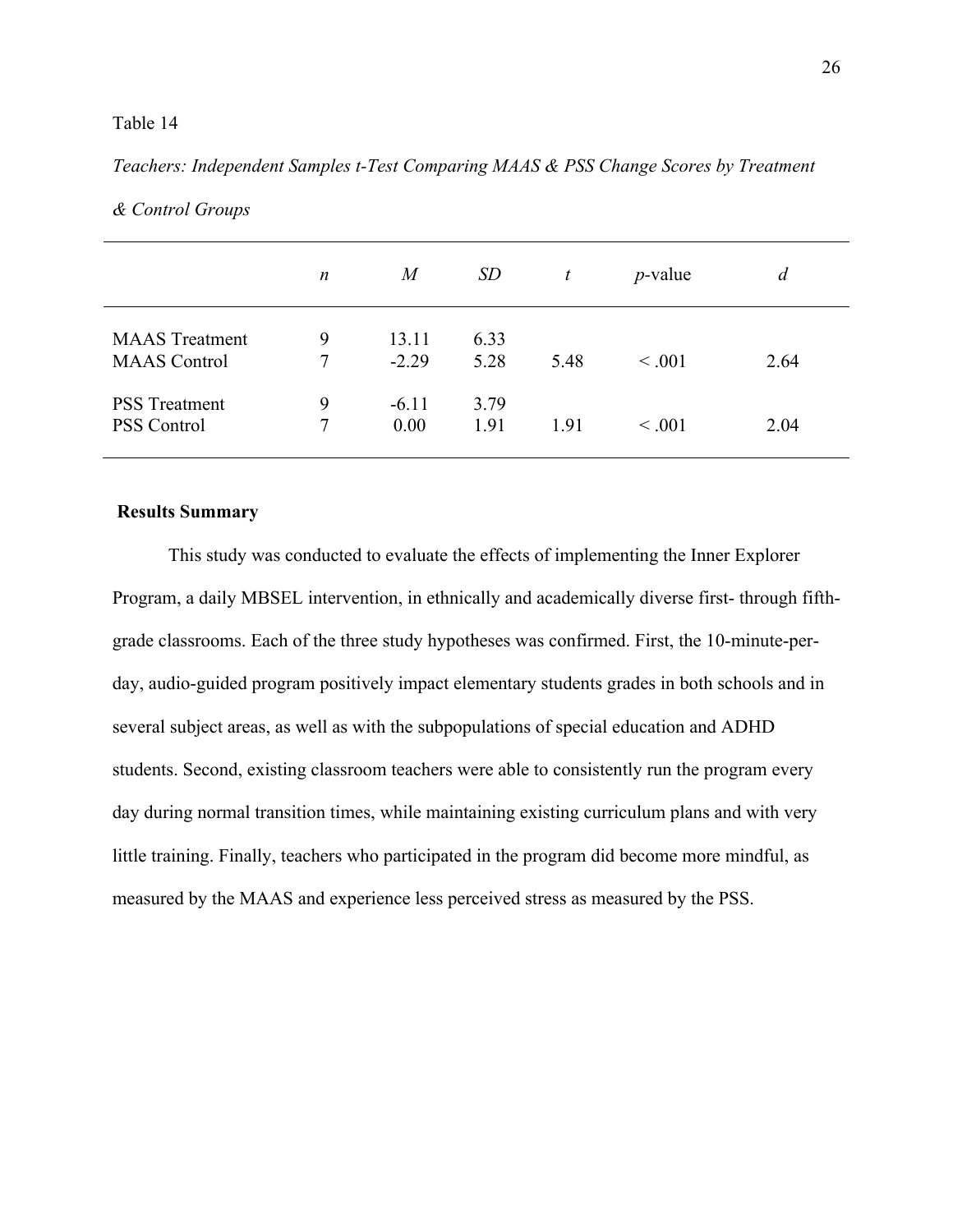#### **Chapter 5: Discussion**

While all three hypotheses were confirmed, the study also provided preliminary evidence that the automated MBSEL program may offer students and teachers a simple method to sustain a daily mindfulness practice throughout the school year. The program provided a consistent dose of 10 minutes a day, as well as high fidelity of operation from classroom to classroom through the use of technology, without requiring any change to the existing curriculum. These factors may offer researchers an avenue to more rigorously assess the program impact on student and teacher outcomes over a longer period of time, all without requiring extensive training, scheduling, or cost.

#### **Academic Performance**

The current study demonstrated positive academic outcomes in both schools for elementary students in first through fifth grade. Students in the treatment condition experienced an improvement in their quarterly GPAs compared to students in the control condition. Students in the treatment condition also experienced by-subject grade improvements in math, science, and social studies in School A, and in math in School B, compared to students in the control condition. Additionally, a subset of special education students in School A, who were in the treatment condition, experienced an improvement in their quarterly GPA as well as in their reading scores, compared to students in the control condition. Finally, ADHD students from School A, who participated in the mindfulness intervention, experienced an improvement in their math grades compared to students in the control condition.

 These results are important because they show that in spite of vast differences in geographic location, grading practices and student demographic variables, particularly language, ethnicity, special needs designation, poverty, and age, that elementary students can improve their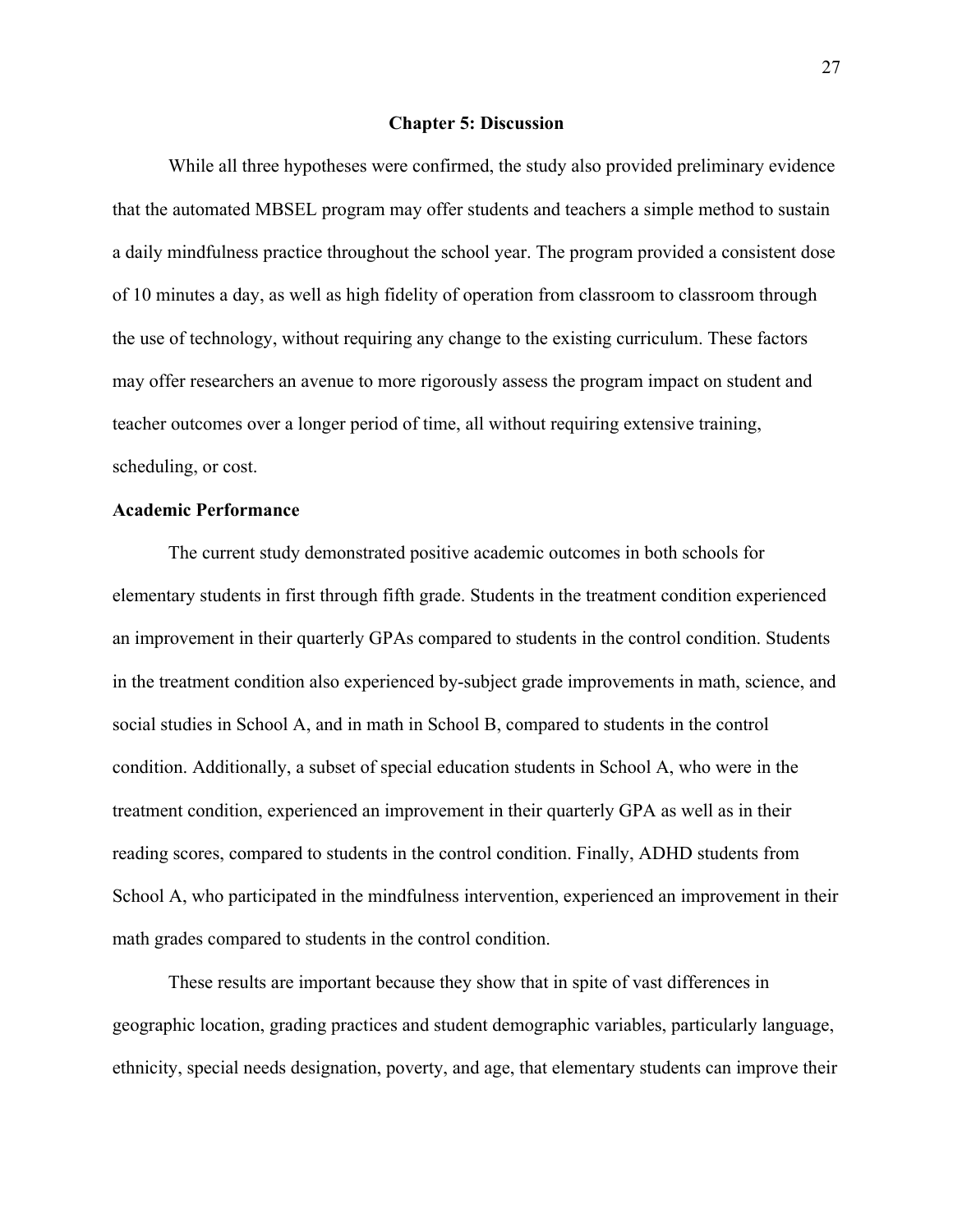academic performance by participating in a daily mindfulness practice. The results also confirm and extend the results from the Pilot-1 study, which showed improved GPA performance as well as by-subject improvements in reading and science for third-grade students. Together, the current study and the Pilot-1 study, with over 500 elementary students in four ethnically diverse schools, show that the MBSEL program can be used as a universal program for first- through fifth-grade students to positively impact grade performance. Mindfulness practices may prime the brain in a way that fosters an increased capacity to learn.

Interestingly, within these two studies, four of the seven academic subjects were significantly impacted by the mindfulness practices, including reading, math, science, and social studies. Together, these findings are encouraging because they show that after only 10 weeks of practice, elementary students exhibited enough changes in performance, across several subject areas, to be reflected in a statistically significant improvement in quarterly grade outcomes. In addition, math was impacted in both schools in the current study, yet it is not clear why this occurred. Math is notably based on logic and the application of formulas; therefore, it could be that mindfulness optimizes working memory capacity in a way that allows for improved logic processing.

These preliminary findings are further bolstered in that there were no reported negative effects in any of the participating schools for any students. The study also confirmed teachers' ability to run the program 99% of the time without changing the planned curriculum.

#### **Achievement Gap**

The achievement gap in education is used to describe the disparity in student academic performance between groups. The gap is the difference in performance on key educational measures including grades, test scores, and graduation rates. A primary goal of the No Child Left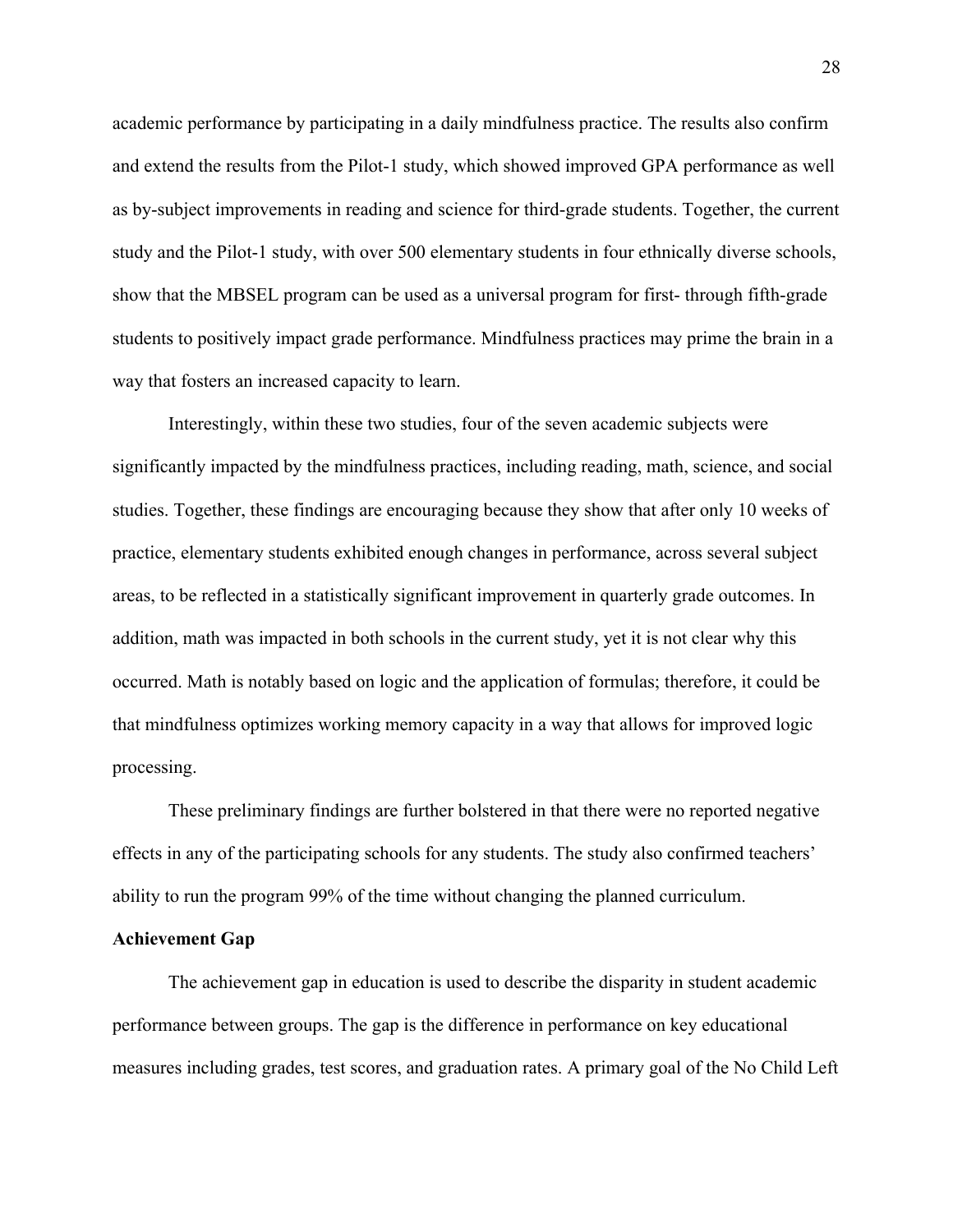Behind Act, was to close the achievement gap. The majority of efforts have been on the achievement differences in four subgroups, including between minority students and their White counterparts, between students from low- and high-income families, between special needs and general education students, and most recently between U.S. students and students from other nations. As an example, the National Center for Education Statistics results show that from 1973 through 2012, Black and Hispanic students continue to trail White students on NAEP reading and math assessments by an average of 20 points (NCES, 2012). Additionally, new research suggests that poverty has a significant negative effect on cognitive function (Mani, Mullainathan, Shafir, & Zhao, 2013) and may be a factor in these performance differences.

The Inner Explorer Program researched in this study may offer a new approach to help shift the differential performance between these groups. In the current study, students in School A, which included 74% Hispanic students who participated in the Inner Explorer Program, outperformed their peers in the control condition. This nascent finding may be particularly relevant in underserved and struggling communities. The possibility exists to shrink the achievement gap in minority populations, in key subject areas.

In addition, despite a small sample size, Special Education students  $(n = 19)$  who participated in the Inner Explorer Program performed significantly better in reading, and ADHD students  $(n = 7)$ , performed significantly better in math. These results build on the extensive research in clinical and at-risk student populations, which have shown that mindfulness interventions can facilitate improved academic performance, as well as decreased anxiety, stress and negative self-assessment, reduced clinical symptoms, and increased attention, cognitive function, and self-esteem (Biegel et al., 2009; Bogels, Hoogstad, van Dun, de Schutter, & Restifo. 2008; Klatt, Harpster, Browne, White, & Case-Smith, 2013; Zylowska, 2008).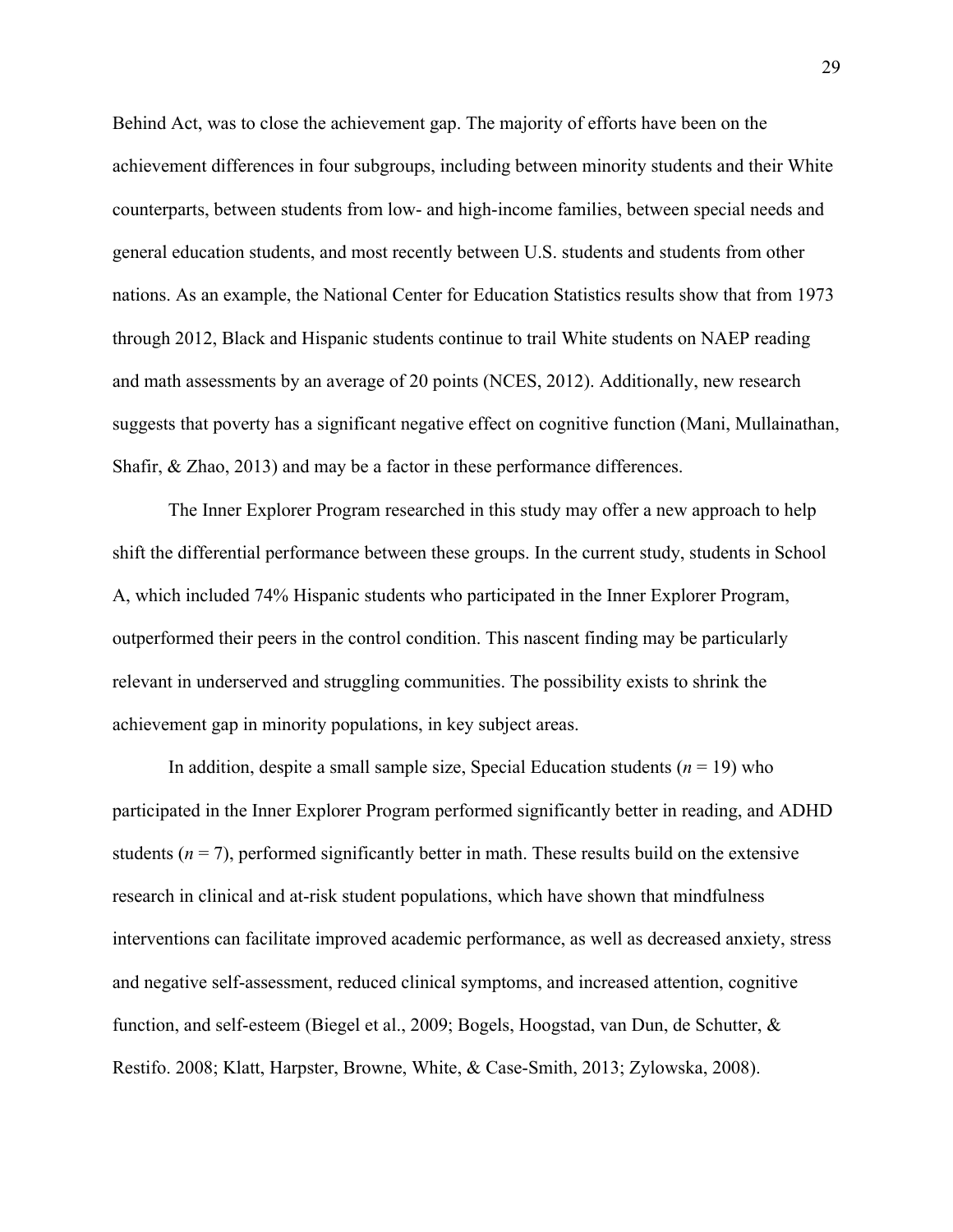Further, students in both schools experienced compelling improvements in math, 29% and 18% respectively, and specifically in School A, in science, by 24%. These findings may be particularly salient, as U.S. students are struggling to compete with their global counterparts in these complex subject areas. In fact, there is a growing national focus on an initiative in education called Science, Technology, Engineering, and Mathematics (STEM) due to the influence these subjects have on the skills required to perform many jobs in our current and projected future economy. Organizations like the STEM Education Coalition highlight the critical role they believe these subjects play in the U.S. economy. In fact, President Obama announced a national STEM campaign in December, 2012, with the goal of increasing undergraduate degrees in this area by 1 million over the next decade (Feder, 2012). The current study and the pilot study show noteworthy improvements in math and science performance. **Sustainability**

# The academic improvements reported in this study are comparable to longer-term interventions of school-based academic and SEL programs (DuBois, 2002; Durlak et al., 2011). In fact, in a meta-analysis of 213 school-based SEL interventions, conducted with over 270,000 k-12th grade students, Durlak et al. (2011) found an 11% improvement in academic performance, in the programs that reported academic information. While programs that demonstrate improved academic success gain the attention and support of educators preliminarily, many such programs are not sustainable, and the gains reported are reduced in magnitude over time (DuBois, 2002; Durlak, et al., 2011). The biggest factor in the long-term failure of many programs appears to be program sustainability. Yet this is the very factor, a consistent formal practice, that is a primary driver of improved outcomes in mindfulness programs (Biegel et al., 2009; Kabat-Zinn, 2003; Weare, in press).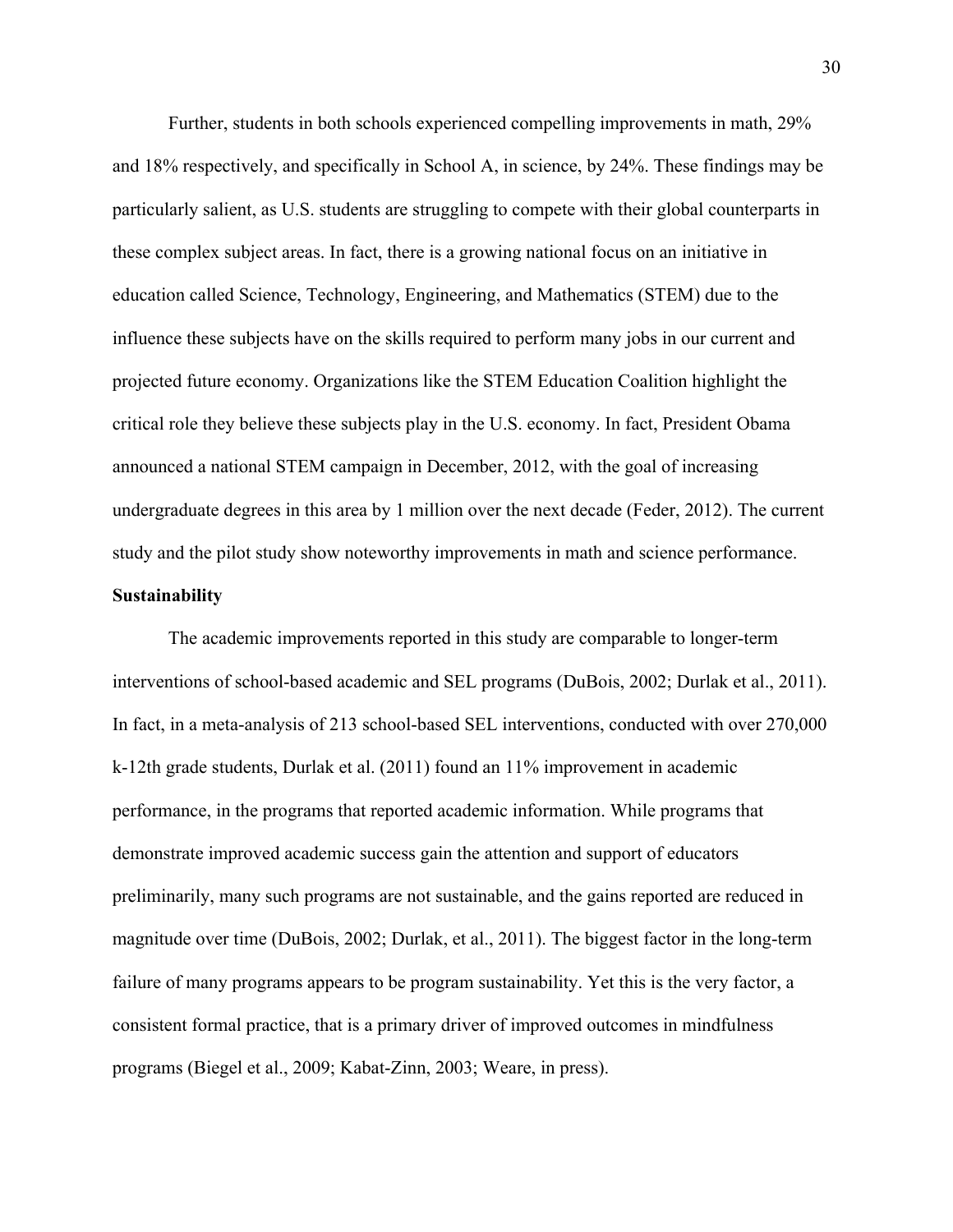Many SEL and MBSEL programs, because they are not tied to a specific subject area and because they often disrupt the normal curriculum flow, are not sustainable. Generally, these programs are implemented over a set period of time, for instance 30 to 45 minutes once a week for 8 weeks. In some cases, they are integrated into the curriculum, where teachers are instructed to spend 20 minutes or more once per week for the entire school year. In the first case, a portion of the normal school curriculum is changed to accommodate the program.

 For instance the training replaces gym class, or study period or health class. During the training, the classroom teacher, who may have been trained to facilitate the program, or an outside trainer, covers the curriculum material and the students participate in the lessons. In this example, once the 8-week class is over, the students and teacher transition back to what they used to do during that time slot. This was the case in every MBSEL program reviewed in Chapter 2. While students may benefit from education intervention for a short period after the program ends, any gains are typically lost over time (Durlak et al., 2011).

The second approach is to integrate the new program within the existing school curriculum. Some SEL programs and a few MBSEL programs foster this by both launching a school-wide initiative where all teachers, students and school administration are trained the curriculum, which is often an 8 to 12 week intervention. They are also provided a series of minilessons that can be delivered during normal transition times, or can be delivered briefly as the opportunities present throughout the school day. For instance, a conflict on the playground might be an opportunity to cover a conflict resolution segment. A disruptive class might be an opportunity to practice a 3-minute breathing exercise (Schonert-Reichl & Lawlor, 2010).

While there is growing recognition, specifically with mindfulness interventions, that the repeated practice is a critical ingredient for successful outcomes, the challenge is that teachers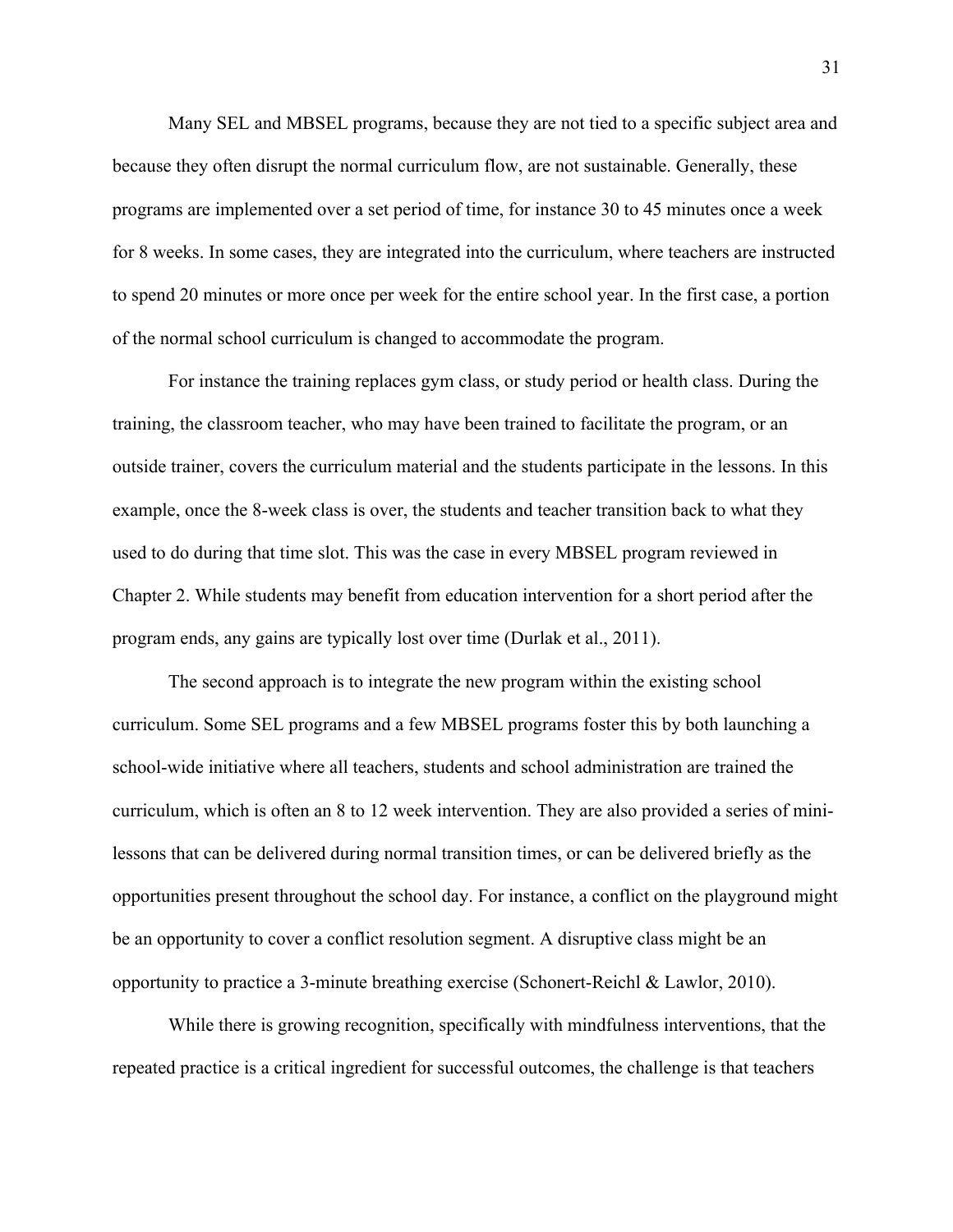are not always comfortable or prepared to continue with these mini lessons after the intervention has ended (Wisner, Jones, & Gwin, 2010; Van de Weijer-Bergsma et al., 2012). Additionally, it is difficult to disentangle the impact of dose and teacher effect on student outcomes. With the current regulatory environment and time constraints, many classroom teachers are unable to become proficient in a new initiative and to deliver it with fidelity. In the field of mindfulness, this is even more critical, as many experts believe that a mindfulness program must be taught with fidelity to be successful (Crane et al., 2011; Dimidjian-Linehan, 2003; Kabat-Zinn, 2003).

The Inner Explorer MBSEL program researched in this study may help to overcome the issue of sustainability and fidelity of operation. The program offers a consistent dose of 10 minutes per day, with high fidelity from classroom to classroom through the audio-guided exercises. It can be used every school day, every year in all classrooms. A short (10 minute), technology driven intervention is supported by an increasing base of research showing positive outcomes associated with brief and/or remote interventions, similar to more traditional MBSR programs (Krusche, Cyhlarova, King, & Williams, 2012; Moore et al., 2012). These results demonstrate the plausibility of schools running the program each day with very little training and with no change to the existing curriculum.

While the current study was conducted for only 10 weeks, the program has the potential to be conducted throughout an entire school year. A longitudinal study could be conducted to determine the impact on performance, behavior, and student and teacher well-being over multiple years. This may predict the cumulative effect of a daily mindfulness practice on measurable cognitive outcomes, linking practice time to shifts in brain structure and function that support learning (Davidson et al., 2003; Posner & Rothbart, 2005).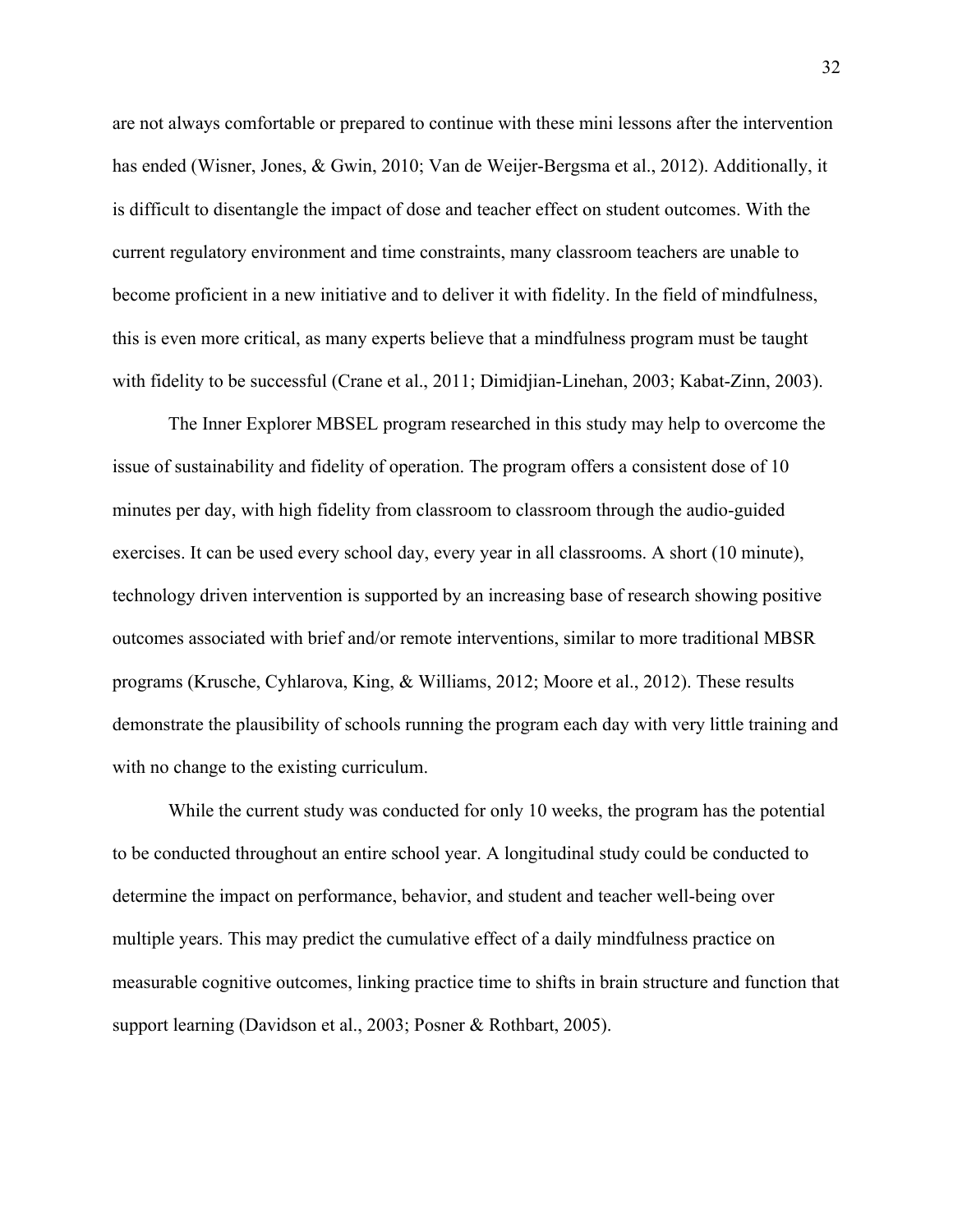#### **Teachers Outcomes**

Effective teaching is a critical ingredient in student academic performance, and thus is a priority in the education policy debate (Jennings, 2011; Wilson et al., 2008). Teachers are expected to be knowledgeable in academic subject areas, as well as to facilitate a classroom climate that is conducive to learning. While often not part of the job description or performance evaluation, teachers are increasingly faced with navigating the societal factors that impact student development outside of the core curriculum. These factors include students' emotional and behavioral regulation, character development and community engagement (Jennings, Snowberg, Coccia, & Greenberg, 2011; Rose & Gallup, 2000). However, the increasing demands have not been matched with training and resources to augment teachers' skills.

Several promising studies have provided preliminary evidence that mindfulness training for teachers, results in reduced stress and burnout, and improved classroom organization, attention, working memory and self-compassion (Flook**,** Goldberg, Pinger, Bonus, & Davidson, 2013; Jennings, 2011; Roeser et al., 2013). Additionally, mindfulness training for teachers has been linked to improvements in student behaviors, including greater compliance with teacher instructions and fewer challenging behaviors (Singh et al., 2013).

The current study showed that the Inner Explorer Program was effective at increasing teachers' mindfulness as well as reducing teacher stress, with medium to large effect sizes. These effect sizes are comparable to those achieved in programs designed specifically for teachers (Flook et al., 2013; Jennings et al. 2011). The Inner Explorer Program was designed with language and examples suitable for children. One possible explanation for the results, particularly related to perceived stress, is that the teachers simply took the time each day to relax. Another possible explanation is that the mindfulness instructions on the audio-guided program,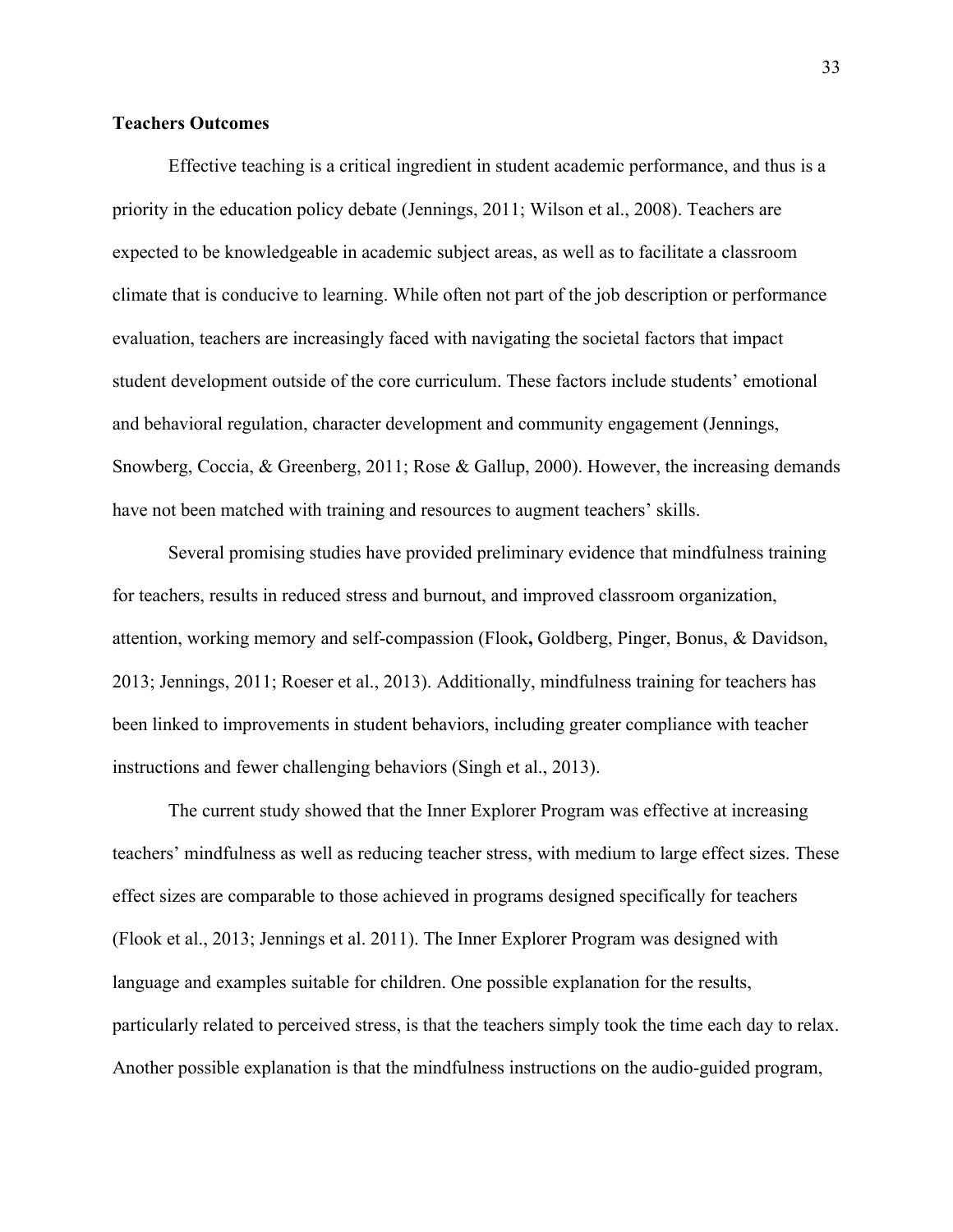served as reminder for the teachers to explore their inner experiences, and thus the language itself was not a factor in the experience. It would be interesting to compare teacher outcomes with the elementary, middle and high school versions on this program to determine if the language and pacing is a factor in the results

Teachers participated in the program daily, with their students 97.4% of the time and reported they enjoyed the program and could easily fit it into the normal school day. The simplicity of operation and the daily approach may offer teachers a simple way to build the skills and competencies associated with mindfulness. Longer studies are needed to disentangle these results.

#### **Delimitations and Limitations**

This study was delimited to traditional public elementary school and did not include private elementary schools. The researcher purposefully limited the scope of this study in this way because public elementary schools all follow similar federal guidelines of testing and reporting student data. Additionally, of all elementary schools in the U.S., over 90% are public schools; therefore, the external validity of such a study is increased.

The study included only treatment and wait-list control groups, without an active control for two reasons. First, the most likely active control condition would be an audio-guided relaxation program. There does not appear to be a relaxation program that offers 90 days of unique content. Therefore, one could attribute any positive results of the MBSEL intervention to student boredom in the active control content. Several studies reviewed in this paper included quiet reading time as the active control. An audio book may be another active control condition to explore in future studies, although it may be more difficult to integrate that activity into normal transition times, as the MBSEL intervention is designed to accomplish. For instance, if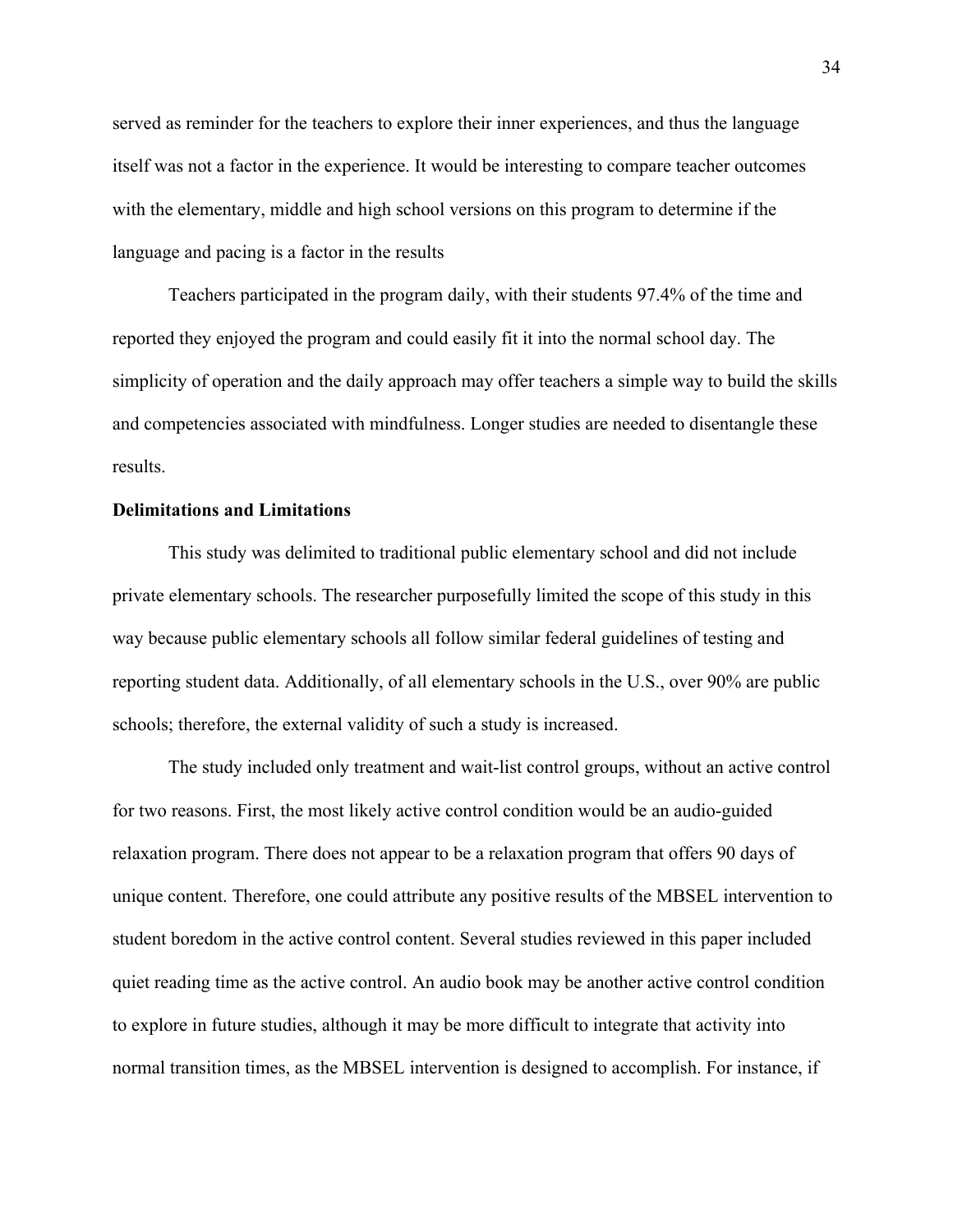the 10-minute timeframe concludes in the middle of a chapter, students may insist on finishing the section. Therefore, it adds complexity for the teachers, in that it may be difficult for them to control the time allocated and, thus, would confound any results obtained. Second, an active control would add significant cost, more than double that of the original study, because equipment and program content would need to be purchased for every classroom, not just the treatment classrooms.

MBSEL research conducted in regular public school classrooms is still in its infancy. There are several limitations in this study that should be explored. First, while the study was randomized from a group of volunteers, there still may have been self-selection bias that impacted the academic results. For instance, the teachers who were randomized into the intervention condition may have graded their students more favorably, and/or the teachers randomized into the control condition may have graded more negatively. While quarterly grades are a compilation of individual grades for homework assignments, class participation, project work, quizzes, and tests throughout the quarter, it is possible that bias influenced some of the grading. Future studies could match standardized test scores, which are given in reading, math, and science, to the quarterly grades in those subjects, to assess if student performance is consistent for each subject. For instance if quarterly math grades show a significant effect, it would be expected that scores on the standardized math test would also show a significant effect.

Second, participating students' academic performance did not significantly increase across all subjects measured. In particular, mathematics, science, and social studies grades improved significantly in School A, while reading, writing, and spelling grades did not change significantly. In School B, math grades were significantly improved, yet reading, writing verbal communication and science were not. One possible explanation is that the 4-point grading scale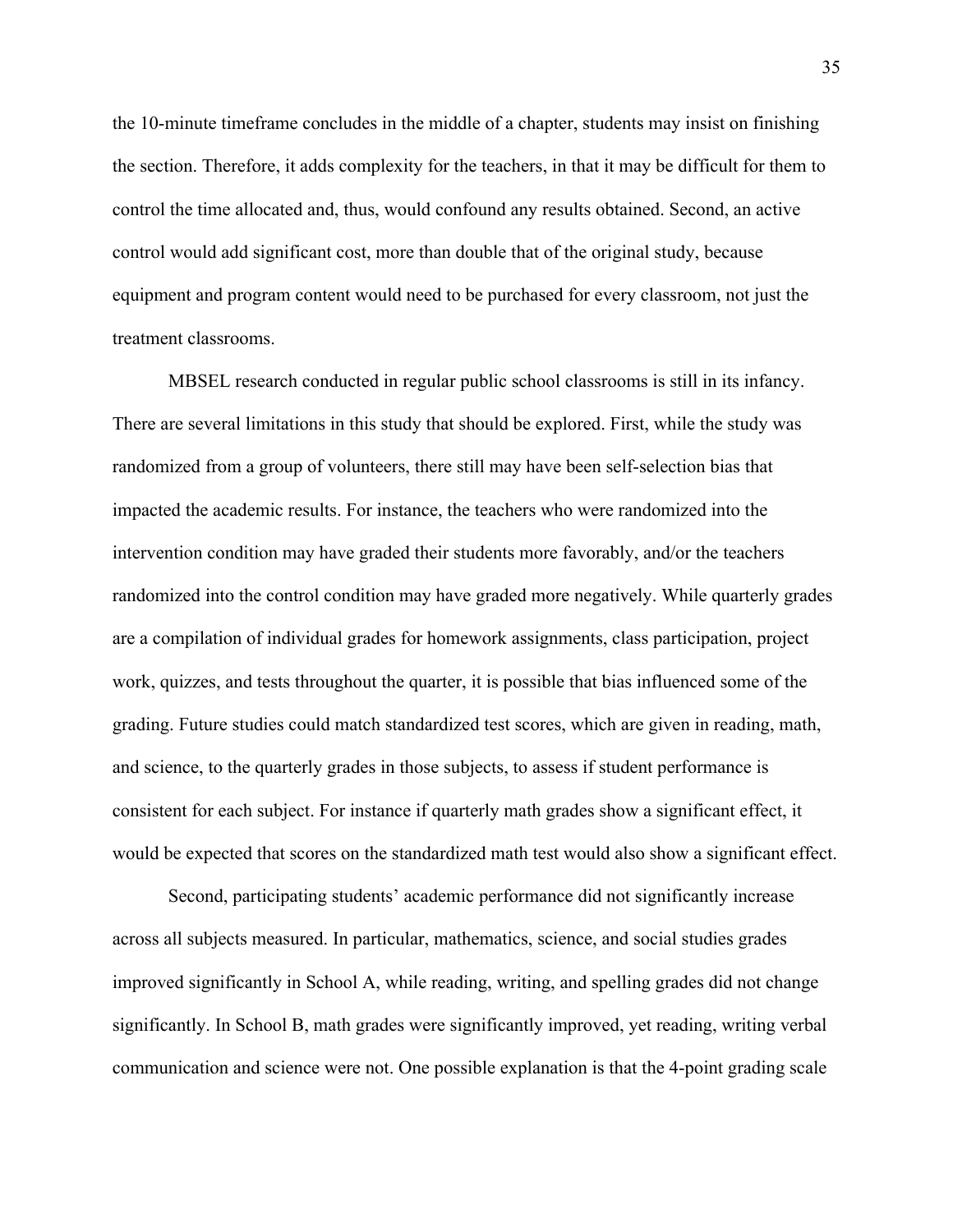in School B may not have provided enough granularity to detect by-subject improvements. Another possible explanation is the students in School A, due to ethnic and socioeconomic factors, may have benefitted more from the mindfulness intervention, and experienced more significant improvements in academic performance as a result. Research suggests the benefits of improved attention regulation, through mindfulness practices, are not topic or task dependent, but are process dependent and endure across a variety of mental functions (Desbordes et al., 2012; Slagter, Davidson, & Lutz, 2011). It is possible that all subject areas could be influenced with longer intervention times. Future research could use this intervention design to assess student performance throughout an entire school year.

Interestingly, one subject, math, was consistently impacted with students at both schools, with a medium effect sizes. It is not clear how mindfulness practices affect the different subject areas, especially math performance. A factor in the reported outcomes could be the time of day when the program was run. For instance, if a classroom offered the Inner Explorer Program right before math, those students may be primed to pay attention to that lesson. The current study did not collect information related to what subject followed the MBSEL intervention each day. Future studies could exam how the proximity of the training to the subject area influenced students' readiness to learn.

Third, even wider student populations in diverse communities and larger sample sizes per grade need to be included in future assessments of MBSEL interventions, including urban schools with African American students. The school fitting that profile was unable to complete the study, so it is unclear how the MBSEL intervention will impact that specific population. Students in grades 1 through 5 participated in the study, yet a by-grade analysis did not provide any significant results, which may have been related to the small by-grade sample size, as well as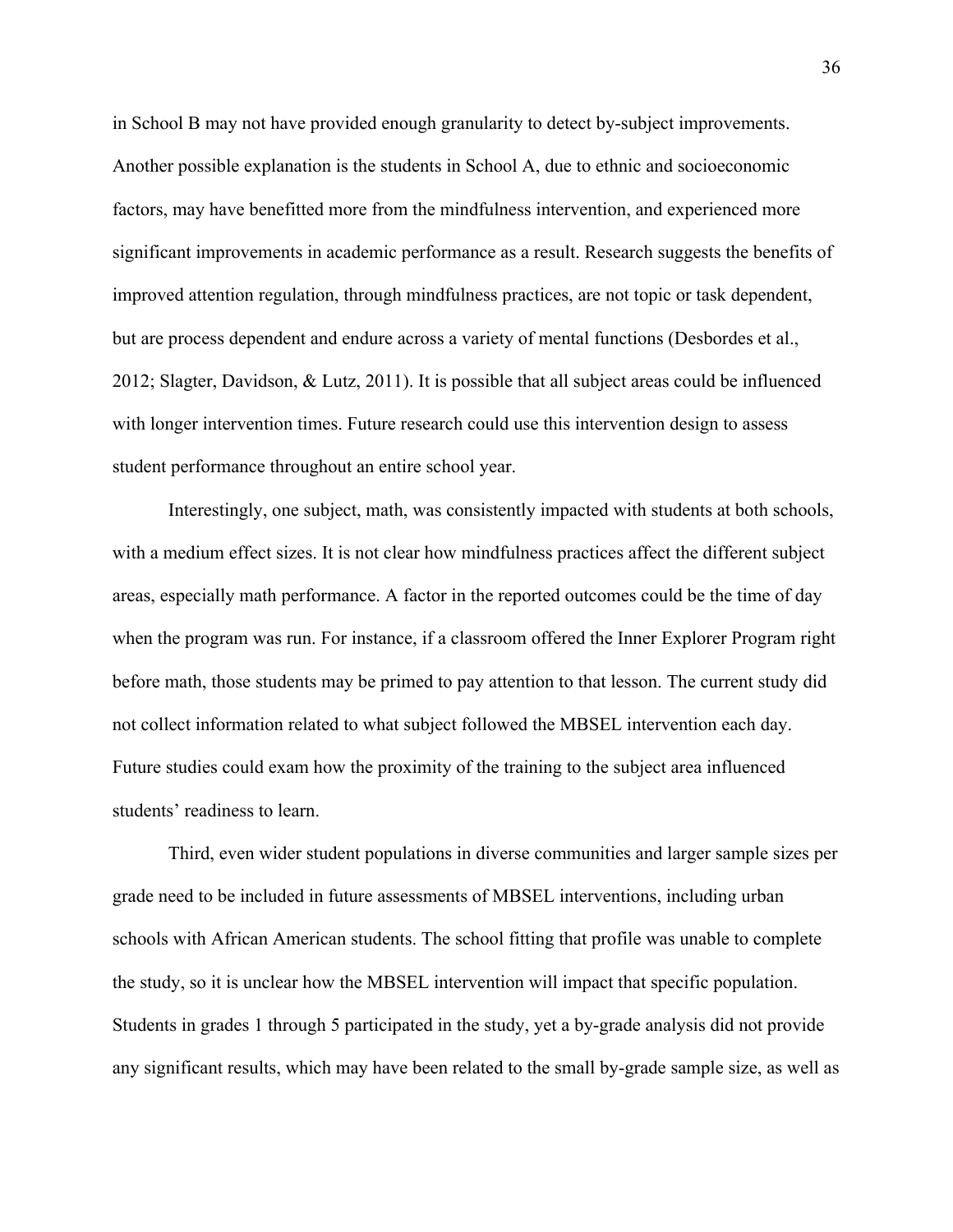variations in grading practices between the two schools. Qualitative feedback provided by the teachers at the end of study indicated that fifth-grade students found some of the language in the program to be too juvenile for them. Teachers also indicated that first graders found some of the language beyond their comprehension. These qualitative findings can be further evaluated in a larger study that includes more classrooms per grade level. It may be that younger students need a variation to the program that provides slightly simpler instruction, more repetition and shorter (less than 10 minutes) exercises, while the older students may benefit from more complex and varied instruction as well as slightly longer exercises (more than 10 minutes). It may be particularly fruitful to explore what kind of mindfulness-based interventions are most effective for student populations differing in age, gender, socioeconomic status, and ethnicity. Only careful follow-up research using randomized control trials and employing reliable outcome measures and more comprehensive analysis techniques, such as hierarchical linear modeling, will be able to determine with more certainty the flow of causality involved in the present findings.

Finally, it is yet unclear what the longer-term effect of mindfulness trainings is on students' performance and classroom operations. Follow-up studies should examine students' participation in MBSEL programs over multiple years to measure the long-term efficacy of mindfulness interventions, using objective measures like standardized test scores, grade retention rates, and neurocognitive task performance (Slagter et al., 2007). Also, this automated daily program could supplement more intensive SEL and MBSEL programs, for instance, those running once or twice a week for 6- to 10-week cycles. The 10-minute-per-day program could help students develop the habit of being mindful, while the more intensive weekly programs could provide additional context to help students deepen their practice.